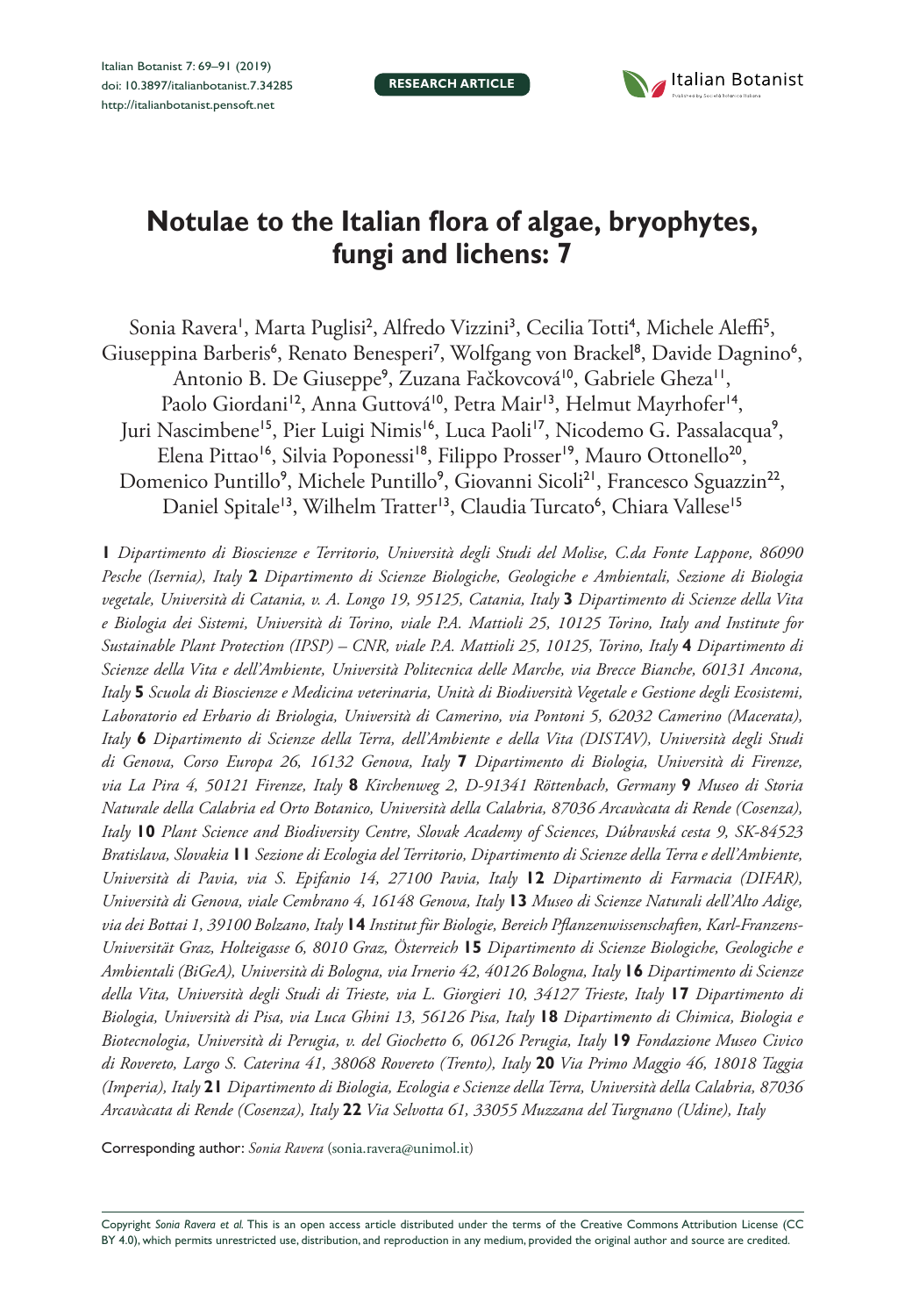Academic editor: *L. Peruzzi* | Received 4 March 2019 | Accepted 28 March 2019 | Published 22 April 2019

**Citation:** Ravera S, Puglisi M, Vizzini A, Totti C, Aleffi M, Barberis G, Benesperi R, von Brackel W, Dagnino D, De Giuseppe AB, Fačkovcová Z, Gheza G, Giordani P, Guttová A, Mair P, Mayrhofer H, Nascimbene J, Nimis PL, Paoli L, Passalacqua NG, Pittao E, Poponessi S, Prosser F, Ottonello M, Puntillo D, Puntillo M, Sicoli G, Sguazzin F, Spitale D, Tratter W, Turcato C, Vallese C (2019) Notulae to the Italian flora of algae, bryophytes, fungi and lichens: 7. Italian Botanist 7: 69–91.<https://doi.org/10.3897/italianbotanist.7.34285>

#### **Abstract**

In this contribution, new data concerning algae, bryophytes, fungi, and lichens of the Italian flora are presented. It includes new records and confirmations for the algae genus *Chara*, the bryophyte genera *Cephalozia*, *Conardia*, *Conocephalum*, *Didymodon*, *Sphagnum*, *Tetraplodon*, and *Tortula*, the fungal genera *Endophyllum*, *Gymnosporangium*, *Microbotryum*, *Phragmidium*, and *Pluteus*, and the lichen genera *Candelariella*, *Cladonia*, *Flavoplaca*, *Lichenothelia*, *Peltigera*, *Placolecis*, *Rinodina*, *Scytinium*, and *Solenopsora*.

#### **Keywords**

Ascomycota, Basidiomycota, Bryidae, Charophyceae, Jungermanniidae

## **How to contribute**

The text of the records should be submitted electronically to: Cecilia Totti [\(c.totti@](mailto:c.totti@univpm.it)) [univpm.it\)](mailto:c.totti@univpm.it) for algae, Marta Puglisi [\(mpuglisi@unict.it](mailto:mpuglisi@unict.it)) for bryophytes, Alfredo Vizzini ([alfredo.vizzini@unito.it](mailto:alfredo.vizzini@unito.it)) for fungi, Sonia Ravera [\(sonia.ravera@unimol.it\)](mailto:sonia.ravera@unimol.it) for lichens.

## **Floristic records**

# ALGAE

## *Chara globularis* Thuill. (Charophyceae)

+ **LIG**: via Scarpanto, Genova Pegli (Genova) cement tank for irrigation purposes (UTM WGS84: 32T 484124.4920804), 195 m, 6 June 2018, *D. Dagnino, C. Turcato* (GE-578, FI). – Species new for the flora of Liguria.

The site of discovery belongs to a private property within an agricultural area in proximity of the city of Genova, characterized by a Mediterranean climate. The persistence of this site is strictly dependent on the use of the irrigation tank (assuring the water flow) and its management (e.g., cleaning-up of the tank, use of fertilizers, etc). *Chara globularis* is very similar to *Chara delicatula* C.Agardh (following Bazzichelli and Abdelahad 2009), from which it is distinguished because of the characteristics of the stipuloid (rudimentary), of the leaflets (shorter) and by the isostic cortex (Bazzichelli and Abdelahad 2009). Another difference is in their ecology: *Chara delicatula* has been reported in oligotrophic lakes with low calcium concentration, while *C. globularis* has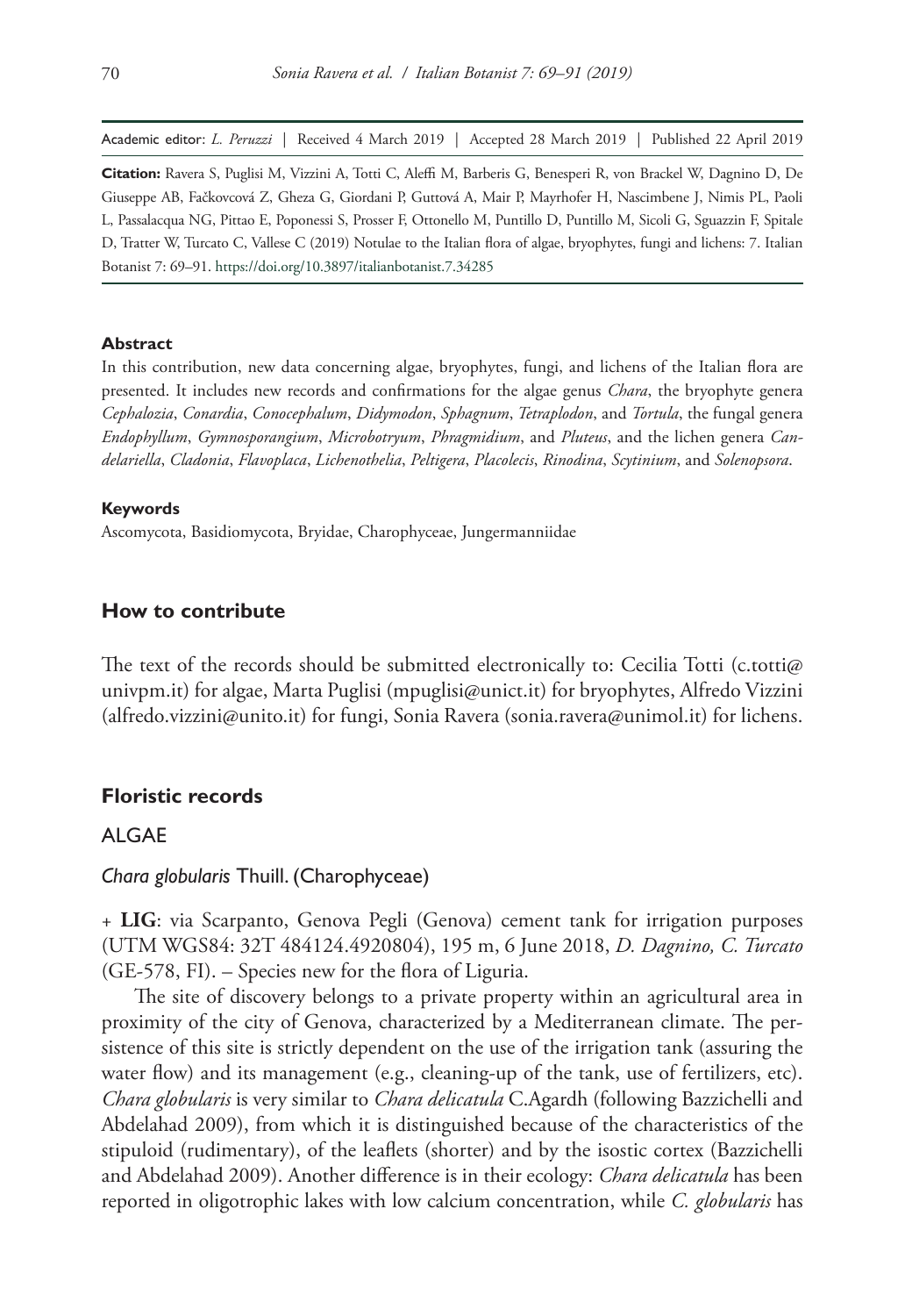been observed in lakes rich in calcium and phosphorus (Krause 1997). *Chara globularis* is the species most frequently reported in Italy after *Chara vulgaris* L. It has been reported in Trentino-Alto Adige, Piemonte, Lombardia, Veneto, Friuli Venezia Giulia, Toscana, Marche, Umbria, Lazio, Sardegna, and Sicilia (Bazzichelli and Abdelahad 2009). D. Dagnino, C. Turcato, G. Barberis

## *Chara contraria* A.Braun ex Kützing (Charophyceae)

+ **LIG**: agricultural landscape along via Scarpanto, hills near Genova Pegli (Genova) cement tank for irrigation purposes (UTM WGS84: 32T 484112.4921069), 230 m, 6 June 2018, *D. Dagnino*, *C. Turcato* (GE 572, FI); Rio Pareto valley, Valbrevenna (Genova) puddle close to the road (UTM WGS84: 32T 507040.4935428), 960 m, 1 September 2018, *D. Dagnino*, *A. Costa* (GE 571, FI). – Species new for the flora of Liguria.

+**PIE**: Brignola lake, Maudagna valley, Alps of Cuneo, Magliano Alpi (Cuneo) (UTM WGS84: 32T 402318.4894083), 2139 m, 9 August 2018, *D. Dagnino*, *C. Calise* (GE 570, FI); tributary placed northeast of Molino del Pio, along the SP147 road, Borbera valley, Carrega Ligure (Alessandria), puddle close to the road (UTM WGS84: 32T 512404.4942485), 685 m, 10 September 2018, *D. Dagnino*, *C. Turcato* (GE 573, FI); Northern slope of Costa Lavezzara, "Alberghi" road, Bosio (Alessandria) ditch along the road (UTM WGS84: 32T 483847.4933913 and UTM WGS84: 32T 483795.4933883), 573 m, 12 July 2018, *D. Dagnino, C. Turcato, G. Barberis* (GE 574, FI; GE 590, FI); Northwestern slopes of M. Tobbio, along the road between Capanne di Marcarolo and Eremiti, Bosio (Alessandria), cane field of *Phragmites australis* (Cav.) Trin. ex Steud. (UTM WGS84: 32T 484135.4938346), 551 m, 12 July 2018, *D. Dagnino, C. Turcato, G. Barberis* (GE 575). Between C.na Meriana e C. Acquestriate, Voltaggio (Alessandria), puddles along the creek (UTM WGS84: 32T 488217.4937024), 457 m, 12 July 2018, *D. Dagnino, C. Turcato, G. Barberis* (GE 576, FI). – Species new for the flora of Piemonte.

The listed sites differ from each other in ecological (puddles, cement tank, cane field, lake) and climatic conditions (Mediterranean, Continental, and sub-Alpine). *Chara contraria* was found in connection with the habitat of Community interest cod. 7220\* (GE 571 and GE 573) and cod. 3130 (GE 570). Except for the alpine site (GE 570), where *C. contraria* covers more than 1,000 m2 , all the sites occupy much smaller areas and are subjected to human frequentation. Some of them belong to protected areas (i.e., Site of Community Importance "Alte Valli Pesio e Tanaro" cod. IT1160057, GE 570 and "Capanne di Marcarolo" cod. IT 1180026, GE 574, 576, 590). The difficulties in distinguishing *C. contraria* from *C. vulgaris* L. could explain the low number of reports in Italy, where the species is known from Veneto, Lombardia, Lazio, Sicilia (Bazzichelli and Abdelahad 2009), Trentino-Alto Adige (Bolpagni et al. 2013) and Friuli Venezia Giulia (Tomasella and Oriolo 2007). We identified the specimen GE 570 as *C. contraria* f. *hispidula* (A.Braun) A.Braun, according to Mouronval et al. (2015); this taxon is not listed in the Italian flora (Bazzichelli and Abdelahad 2009).

D. Dagnino, C. Turcato, G. Barberis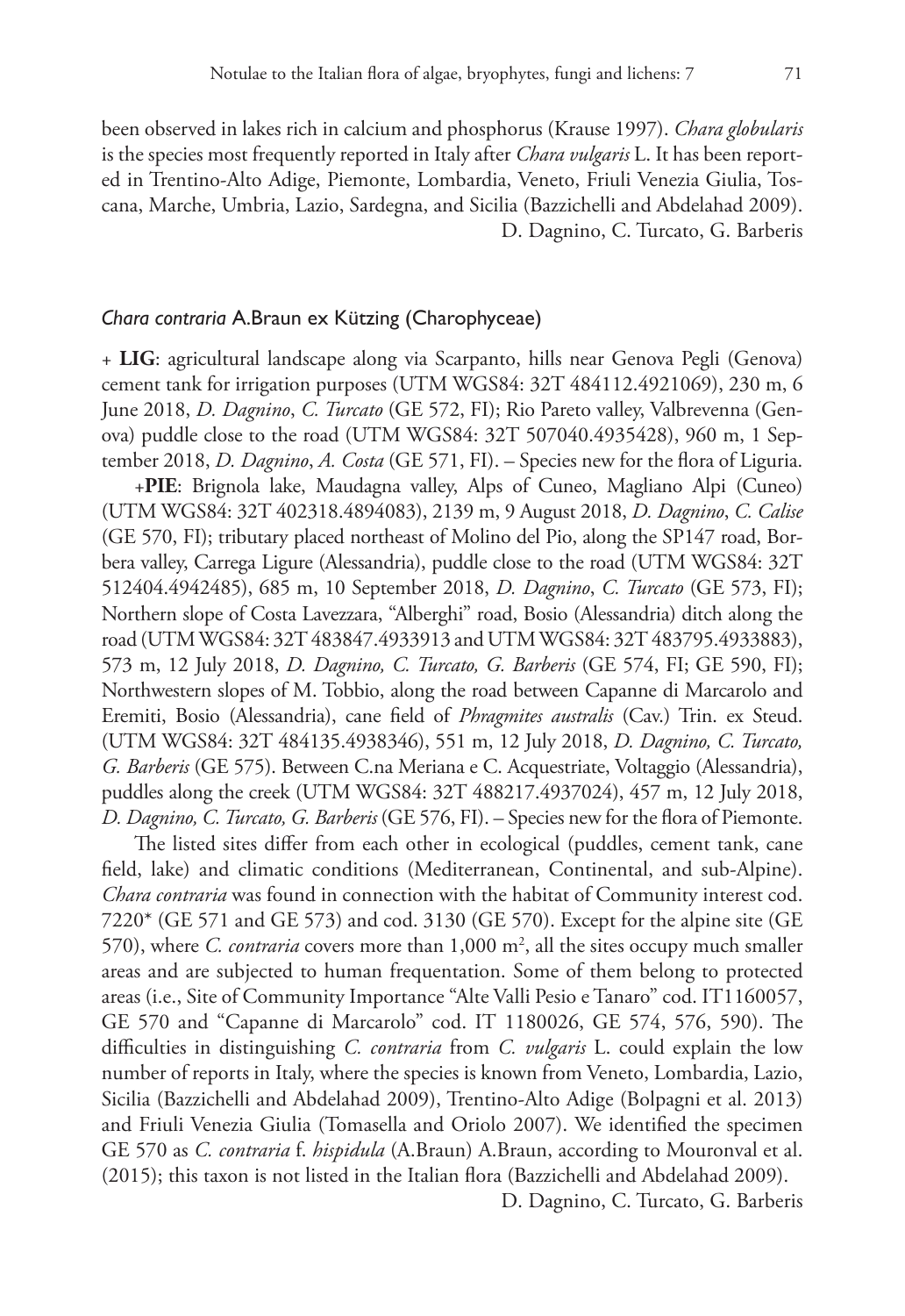## BRYOPHYTES

## *Cephalozia pleniceps* (Austin) Lindb. (Cephaloziaceae)

+ **FVG**: Casera Cordin Grande, Paularo (Udine), on moist soil in a peat bog (UTM WGS84: 33T 359977.5159429), 1726 m, 26 October 2014, *F. Sguazzin, L. Boemo, A. Boemo* (Bryophytorum Herbarium F. Sguazzin). – Species new for the flora of Friuli Venezia Giulia.

*Cephalozia pleniceps* is a circumpolar-boreo-arctic montane floristic element (Dierßen 2001). It grows creeping on specimens of *Sphagnum centrale* C.E.O.Jensen. It is a small, pale green leafy liverwort with longitudinally inserted, bilobed leaves and has no underleaves. The leaves are divided with the lobes rather shortly triangular, not drawn out to long, narrow points (Lockhart et al. 2012). According to Aleffi et al. (2008), the presence in Italy of *C. pleniceps* is restricted to a number of northern localities in the Administrative Regions of Valle d'Aosta, Piemonte, Lombardia, Trentino-Alto Adige, and Veneto. The report for Toscana (between Pariana and S. Carlo) by Ferrarini and Marchetti (1983) corresponds to *C. lunulifolia* (Dumort.) Dumort. Other old records for Piemonte, Lombardia and Friuli Venezia Giulia correspond to *C. bicuspidata* (L.) Dumort. Considering the confusion among *C. lunulifolia*, *C. connivens* (Dicks.) Lindb., *C. macrostachya* Kaal., and *C. bicuspidata* (L.) Dumort, herbarium material pre-dating Müllers' flora (1951–58) should be revised (Aleffi et al. 2008). The species is not widespread in the Mediterranean basin, being reported only for Montenegro, Turkey, Spain, France, and Italy (Ros et al. 2007). Its range includes central and eastern Europe, including Fennoscandia, Baltic States, Poland, Belarus, Ukraine, Russia, Caucasus, Switzerland, Austria, Slovakia, Slovenia, and Romania (Lockhart et al. 2012). According to Hodgetts (2015), *C. pleniceps* is considered Vulnerable in Ireland, Spain and Czech Republic, Critically Endangered in Italy, Regionally Extinct in Netherlands, Data Deficient in Bulgaria and Hungary, Near Threatened in Slovenia. S. Poponessi, F. Sguazzin, M. Aleffi

## *Conardia compacta* (Müll.Hal.) H.Rob. (Amblystegiaceae)

+ **TAA**: Castle ruin of Salegg, Sciliar-Catinaccio Nature Park (Naturpark Schlern-Rosengarten), Castelrotto (Bolzano) at the foot of the castle wall, shady, damp soil, calcareous/dolomite coarse gravel (UTM WGS84: 32T 696170.5156802), 1110 m, 30 March 2018, *W. Tratter*, conf. *D. Spitale* (Herb. BOZ: BRYO 2615); on the northern site of the castle ruin of Castelvecchio di Siusi, Sciliar-Catinaccio Nature Park (Naturpark Schlern-Rosengarten), Castelrotto (Bolzano), at the foot of the castle rocks (dolomite) on damp soil and under boulders, (UTM WGS84: 32T 696956.5156837), 1210 m, 2 April 2018, *W. Tratter* (Herb. BOZ: BRYO 2617). – Species confirmed for the flora of Trentino-Alto Adige.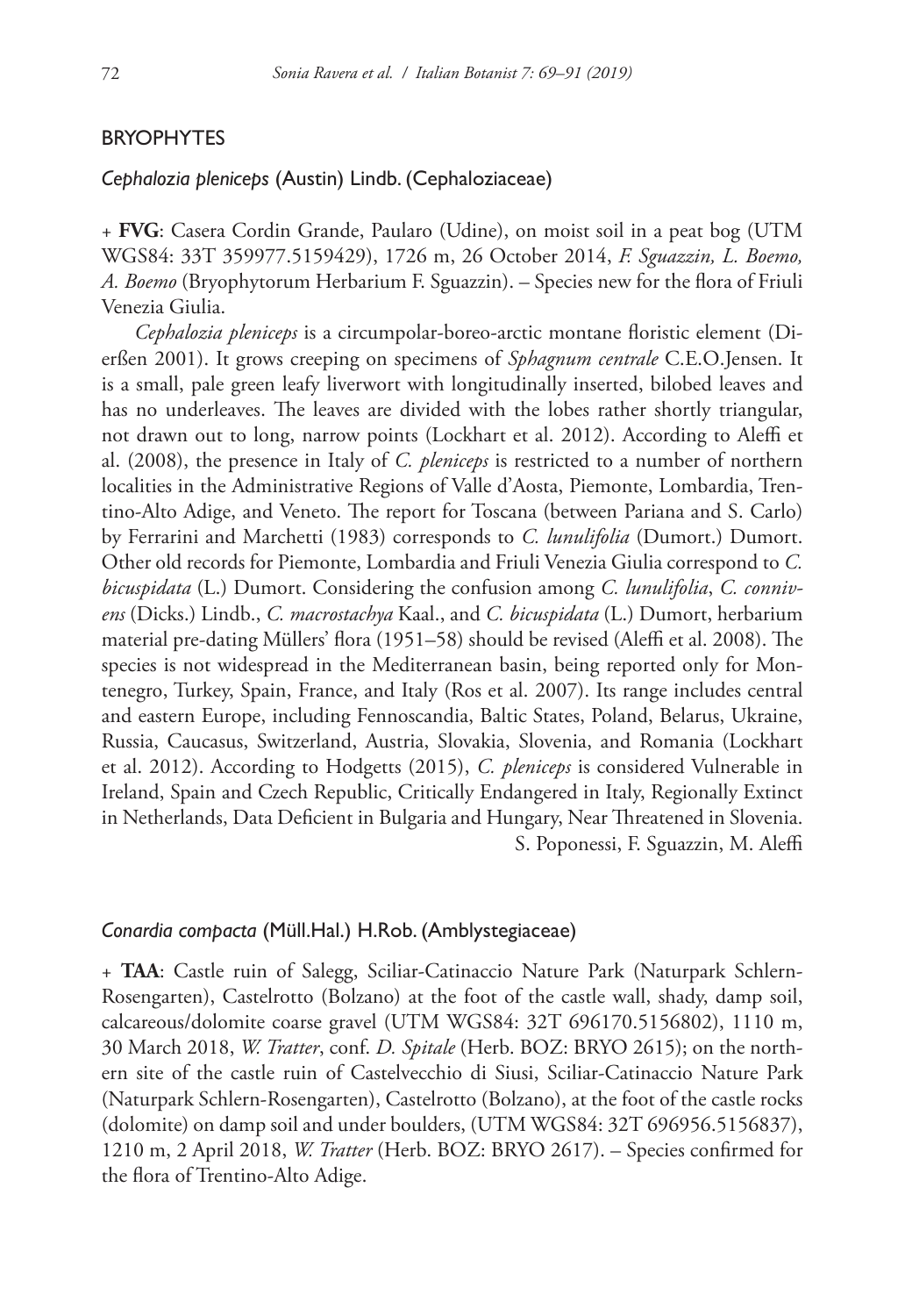The occurrence at the castle ruin of Salegg is new, while the presence at the castle ruin of Castelvecchio di Siusi is confirmed after more than 100 years (Dalla Torre and Sarnthein 1904). Cortini Pedrotti (2006) reported this rare species for old walls, clay soil, damp, alkaline, shady substrates, especially dolomitic rocks, distributed from the hilly to the subalpine zone. According to Aleffi et al. (2008), this species occurs in Italy only in three Administrative Regions: Piemonte, Lombardia and Trentino-Alto Adige. In the latter Region, records have not been confirmed over the last 50 years. *C. compacta* is considered threatened in many European countries (Hodgetts 2015).

P. Mair, W. Tratter, D. Spitale

## *Conocephalum salebrosum* Szweyk., Buczk. & Odrzyk (Conocephalaceae)

+ **CAL**: Pachina torrent, Canolo (Reggio Calabria), on calcareous rocks (UTM WGS84: 33S 602074.4241854), 630 m, 1 July 2018, leg. *G. Spanpinato,* det. *M. Puglisi* (CAT). – Species new for the flora of Calabria.

*Conocephalum salebrosum* is a recently described species, strictly related to *C. conicum* (L.) Dumort. It was considered a cryptic species of the *C. conicum* complex, originally detected on the basis of isozyme studies (Szweykowski et al. 2005). Later, some morpho-anatomical differences were found in the structure of archegoniophores and sporophytes, as well as in sterile thalli, thus establishing a set of diagnostic characters distinguishing *C. conicum* from *C. salebrosum*. It is reported as a holarctic species, widespread throughout Europe, eastern Asia and North America. Conversely, in Italy this species is known only for a few localities of the northern and central peninsula, where it was collected on moist substrata (rocks, soil, sandstone) (Tacchi et al. 2009, Privitera et al. 2010, Poponessi et al. 2014, Ravera et al. 2017). In the summer 2018, during a field study carried out along the humid areas of the Thyrrenian slope (eastern foothills) of the Aspromonte massif, *C. salebrosum* was collected along stream banks where it colonized damp calcareous rocks mixed to *Oxyrrhynchium speciosum* (Brid.) Warnst. The site is characterized by the presence of the rare fern *Woodwardia radicans* (L.) Sm.. The vegetation belongs to the alliance *Adiantion capilli-veneris* Br.-Bl. ex Horvatic 1939, referred to the habitat 7250 Mediterranean wet inland cliffs of the 92/43/EC Habitat Directive. M. Puglisi

#### *Didymodon umbrosus* (Müll.Hal.) R.H.Zander (Pottiaceae)

+ **MAR**: Fiorenzuola di Focara (Pesaro) (UTM WGS84: 33T 325211.4868748 on moist wall, 165 m, 5 September 2018, leg. and det. *F. Prosser*, conf. *J. Kučera* (Herb. Prosser No. 03054). – Species new for the flora of Marche.

*Didymodon umbrosus* was reported in Italy only from Sicilia (Aleffi et al. 2008), where it was found by Gueli et al. (2001). According to Frahm (2006), it is probably a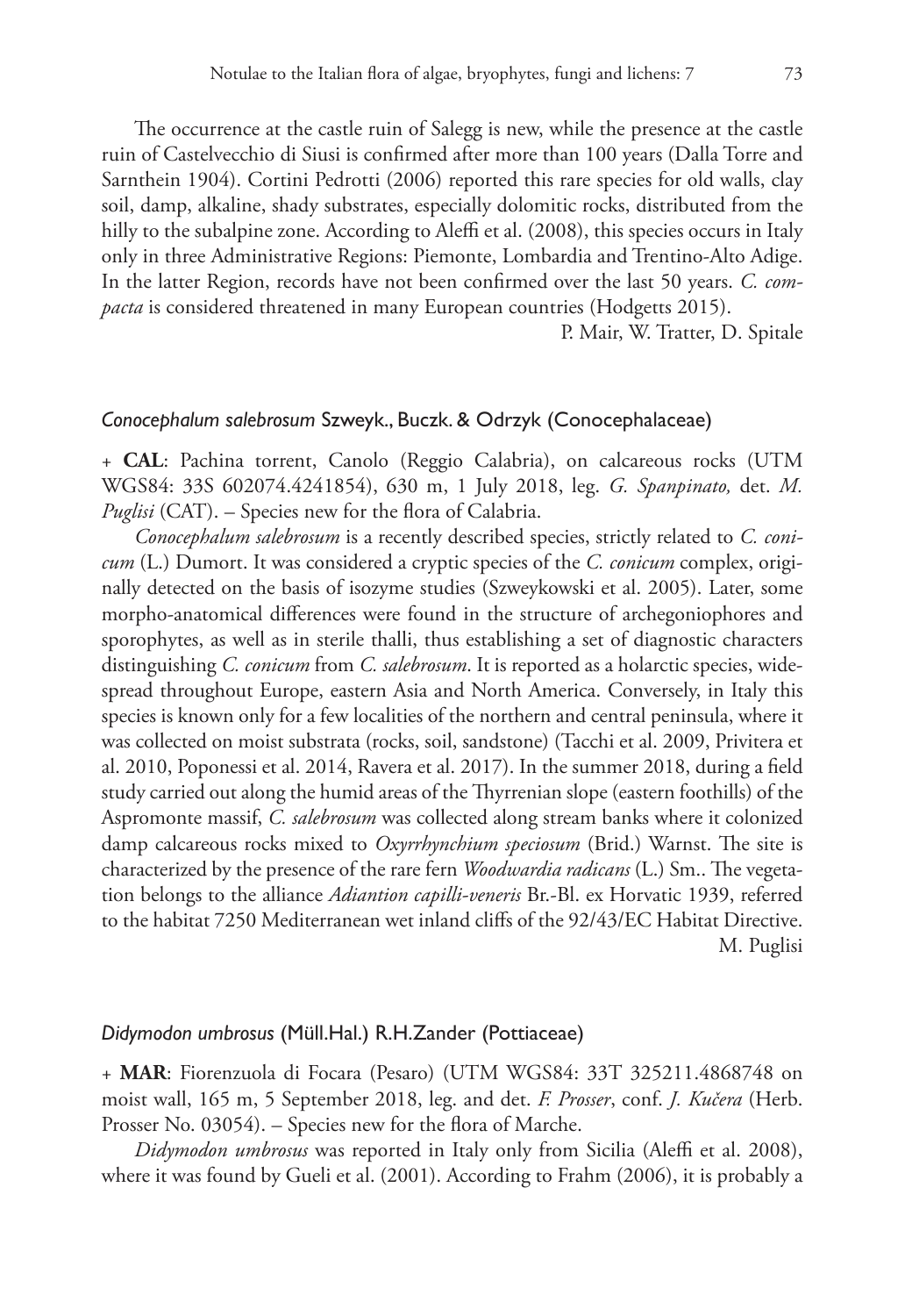neophyte of American origin, found for the first time in Europe in Barcelona (Spain) by Casas de Puig (1970). It is a robust plant with leaves up to 2 mm long, mamillose rather than papillose, bistratified at margin, with cells of the lower part clearly different from those of the median and upper parts. The specimens from Fiorenzuola lack the typical specialized asexual reproduction by multicellular tubers on proximal rhizoids, as also noted by Jan Kučera who confirmed the determination.

F. Prosser

## *Sphagnum angustifolium* (C.E.O.Jensen ex Russow) C.E.O.Jensen (Sphagnaceae)

+ **FVG**: Corona Mountain, Pontebba (Udine), in a peat bog, (UTM WGS84: 33T 371686.5156999), 1757 m, 2 November 2014, *F. Sguazzin, L. Boemo, A. Boemo* (Bryophytorum Herbarium F. Sguazzin). – Species new for the flora of Friuli Venezia Giulia.

*Sphagnum angustifolium* forms loose carpets of slender green or yellowish shoots in minerotrophic flushes on banked and raised bogs, or in woodland (Lockhart et al. 2012). It is rarely found in Italy and has been confirmed only for Valle d'Aosta, Piemonte and Lombardia; according to Aleffi et al. (2008), this taxon is reported, with old reports, for Emilia-Romagna too. In the Mediterranean basin it is known for Bulgaria, Spain, France, Italy, Portugal, Serbia, Slovenia, and, with only a single locality, for Greece and Montenegro (Ros et al. 2013). Besides Europe, this species is reported for North America and Asia. It is assigned to the Circumpolar Boreal-montane geographic element (Smith 2004). According to Hodgetts (2015), *S. angustifolium* is considered Vulnerable in Serbia and Near Threatened in Hungary, Switzerland, and Germany.

S. Poponessi, F. Sguazzin, M. Aleffi

## *Tetraplodon angustatus* (Hedw.) Bruch & Schimp. (Splachnaceae)

+ **TAA**: 0,5 km SW of Bad Maistatt, Alta Val Pusteria, Villabassa (Bolzano) on top of a boulder wall along the forest road in spruce forest (UTM WGS84: 33T 284500.5178500) 1370 m, 9 May 2013, *W. Tratter*, conf. *P. Mair* (Herb. BOZ: BRYO 1086); 0,5 km E Ober-Gerstgras Hof, Val di Senales, Gruppo di Tessa (Bolzano) on a shaded rock in a boulder field on the hillside above the road (UTM WGS84: 32T 638500.5177500), together with *Tetraplodon mnioides* (Hedw.) Bruch & Schimp. on boulders densely covered by bryophytes (*Hedwigia ciliata* (Hedw) P.Beauv. and *Hypnum cupressiforme* Hedw.) and lichens, 1800 m, 12 June 2014, *W. Tratter*, conf. *P. Mair* (Herb. BOZ: BRYO 4610); 'Rotwandwiesen' on path no. 15a, in direction of Passo Monte Croce Comelico, Croda Rossa di Sesto, Tre Cime Nature Park (Naturpark Drei Zinnen) (Bolzano) (UTM WGS84: 33T 291498.5164664), together with *T. mnioides* within a bryophyte cushion consisting mostly of *Campylium stellatum* (Hedw.) Lange & C.E.O.Jensen and scattered shoots of *Tayloria serrata* (Hedw.) Bruch & Schimp., 1950 m, 27 July 2016, *W. Tratter*, conf. *P. Mair* (Herb. BOZ: BRYO 4612). – Species confirmed for the flora of Trentino-Alto Adige.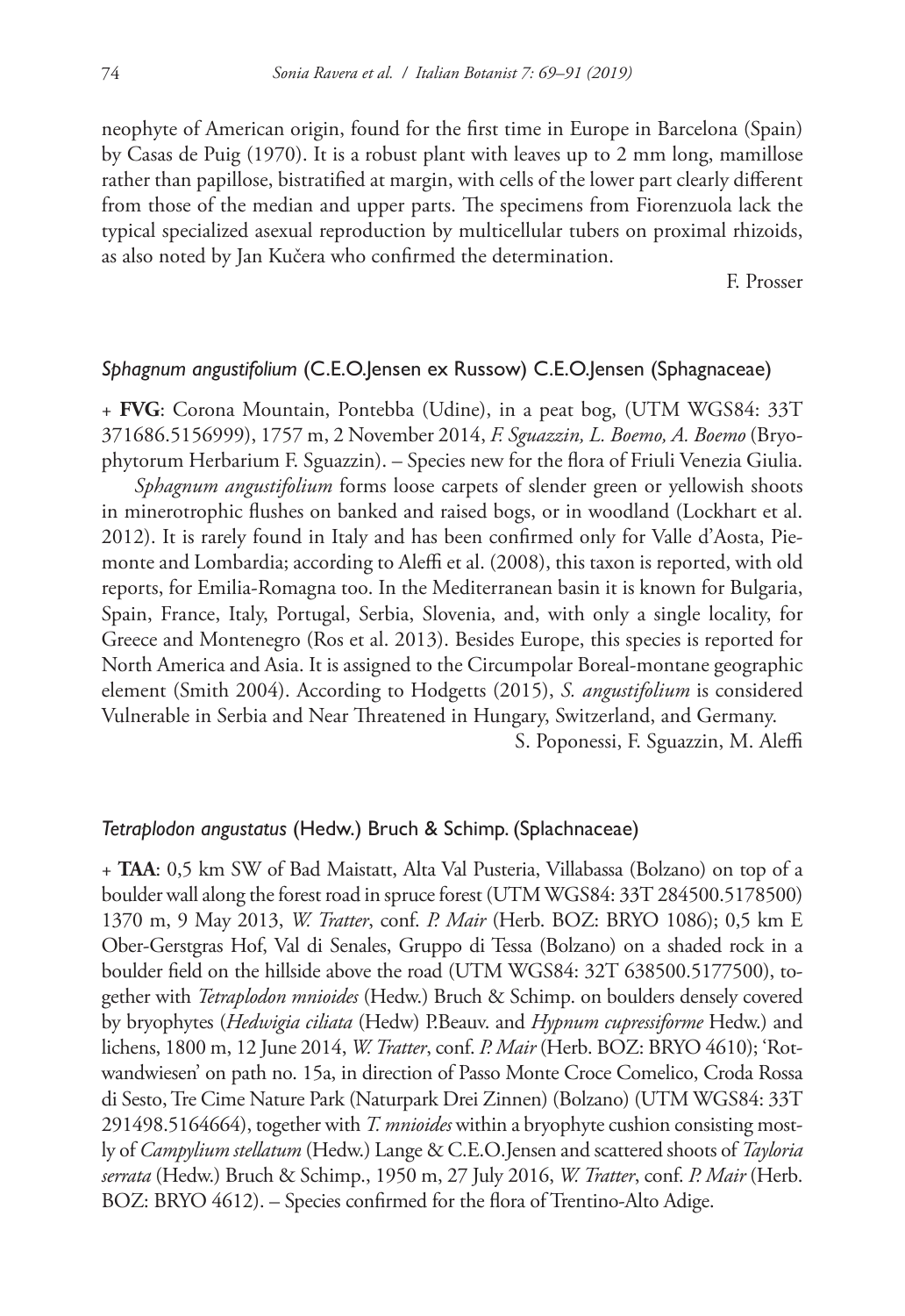All specimens were found with abundant capsules. The type of substrate is undetermined in all three sites, but considering the environmental context it is likely that the species have grown above remains of dung/excrements, probably of chamois in the higher places, or on bones of animal carcasses. According to Cortini Pedrotti (2001), this species grows on dung, dead animals and plants in decomposition, from the subalpine to the alpine zone. Dierßen (2001) mentions also decaying bones of deer and sheep and, less frequently, dung and decaying wood. Therefore, the distribution is typically scattered. Previously, *T. angustatus* was reported for Trentino-Alto Adige from the eastern part of the Bolzano province – Val Pusteria and some lateral valleys (Dalla Torre and Sarnthein 1904) – and for the Trentino province before 1900 (according to Lorentz 1865, in Aleffi et al. 2008). According to Aleffi et al. (2008), the species is signaled also for Lombardia and Emilia Romagna. The species is not widespread in Europe, where it is considered Vulnerable in Czech Republic, Slovakia, and Romania and Endangered in Switzerland (Hodgetts 2015).

## P. Mair, W. Tratter, D. Spitale

## *Tetraplodon mnioides* (Hedw.) Bruch & Schimp. (Splachnaceae)

+ **TAA**: 0,5 km E Ober-Gerstgras Hof, Val di Senales, Gruppo di Tessa (Bolzano) on a shaded rock in a boulder field on the hillside above the road (UTM WGS84: 32T 638500.5177500), 1800 m, 12 June 2014, *W. Tratter*, conf. *P. Mair* (Herb. BOZ: BRYO 4611), together with *Tetraplodon angustatus* (Hedw.) Bruch & Schimp.; Innerfeldtal, 1,5 km S Dreischusterhütte, on the «Dolomitenhöhenweg», Tre Cime Nature Park (Naturpark Drei Zinnen), Dolomiti di Sesto, Sesto (Bolzano) (UTM WGS84: 33T 293500.5170500), 1730 m, 21 July 2015, *W. Tratter*, conf. *P. Mair* (Herb. BOZ: BRYO 4615); 'Rotwandwiesen' on path no. 15a, in direction of Passo Monte Croce Comelico, Croda Rossa di Sesto, Tre Cime Nature Park (Naturpark Drei Zinnen) (Bolzano) (UTM WGS84: 33T 300500.5169500), with *T. angustatus* and *Tayloria serrata* (Hedw.) Bruch & Schimp. 1950 m, 27 July 2016, *W. Tratter*, conf. *P. Mair* (Herb. BOZ: BRYO 4612). – Species confirmed for the flora of Trentino-Alto Adige.

All specimens were found with abundant capsules. In Italy, this species is considered rare, growing on dung, dead animals and plants in decomposition in the subalpine zone (Cortini Pedrotti 2001). Dierßen (2001) reports similar substrate preference as for *T. angustatus*, i.e., decaying bones of deer and sheep, occasionally dung and bogs or the surface of cadavers; it grows alongside paths and tracks. This species is rare in Italy, where it is recorded with old reports for Piemonte and Trentino-Alto Adige and with recent records for Lombardia (Aleffi et al. 2008). For Trentino-Alto Adige, *T. mnioides* was reported only once by Dalla Torre and Sarnthein (1904: "Taufers: St. Wolfgang im Reintal"). In Europe, it is considered threatened in many countries, i.e., Endangered in Slovakia, Romania, and Slovenia and Vulnerable in Czech Republic, Switzerland, and Montenegro (Hodgetts 2015).

P. Mair, W. Tratter, D. Spitale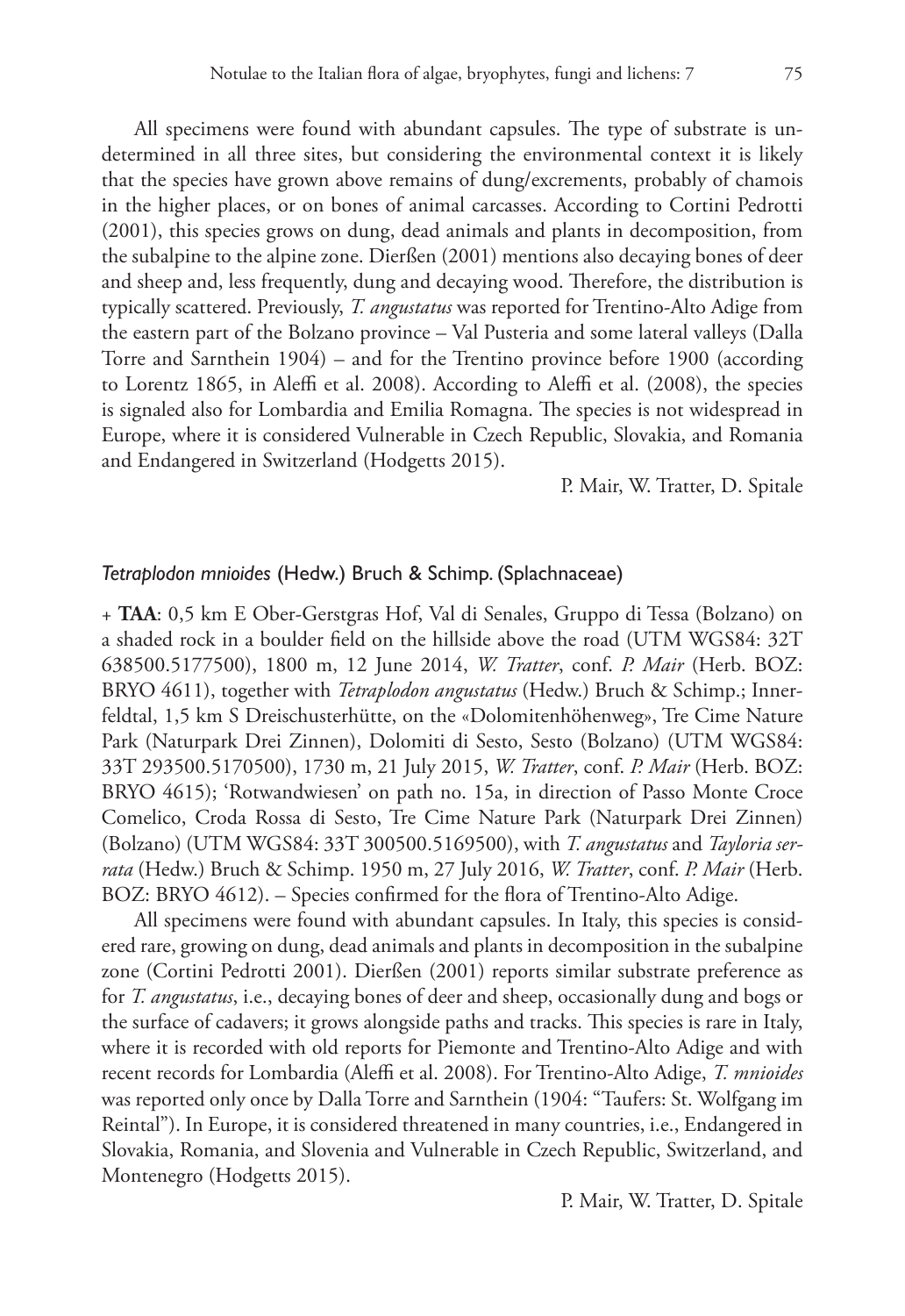## *Tortula cernua* (Huebener) Lindb. (Pottiaceae)

+ **TAA**: Castle ruin of Salegg, Sciliar-Catinaccio Nature Park (Naturpark Schlern-Rosengarten), Castelrotto (Bolzano) at the foot of the castle wall, shady, damp soil, calcareous/dolomite coarse gravel (UTM WGS84: 32T 696170.5156802), 1110 m, 30 March 2018, *W. Tratter* (Herb. BOZ: BRYO 2616); on the northern site of the castle ruin of Castelvecchio di Siusi, Sciliar-Catinaccio Nature Park (Naturpark Schlern-Rosengarten), Castelrotto (Bolzano), at the foot of the castle rocks (dolomite) on damp soil and under boulders, (UTM WGS84: 32T 696956.5156837), 1210 m, 2 April 2018, *W. Tratter*, conf. *D. Spitale* (Herb. BOZ: BRYO 2618). – Species confirmed for the flora of Trentino-Alto Adige.

The habitats preferred by this rare species are alkaline rock crevices, walls, soils of damp habitats, from the hilly to the alpine zone (Cortini Pedrotti 2001). Dierßen (2001) emphasized the alkaline preference of this species, e.g., lime waste and basic lake-sides as well as mortar, rocks etc. Dalla Torre and Sarnthein (1904) reported an observation in the area of the "Schlerngebiet" and several occurrences within the province of Bolzano. There are old reports (before 1950) for Trentino-Alto Adige, Veneto, and Friuli- Venezia Giulia and more recent records for Lombardia (Aleffi et al. 2008). In Europe, *T. cernua* is considered threatened in many countries (Hodgetts 2015).

P. Mair, W. Tratter, D. Spitale

## FUNGI

## *Endophyllum sempervivi* (Alb. & Schwein.) de Bary (Pucciniaceae)

+ **CAL**: Monte Pollino, Parco Nazionale del Pollino (Cosenza), on leaves of *Sempervivum tectorum* L. (UTM WGS84: 33S 601578.4417919), 2193 m, 6 May 2018, *D. Puntillo* (CLU No. 82). – Species new for the flora of Calabria.

As all the species of the genus, *E. sempervivi* has two spore stages: spermogonia and aecia. Spermogonia are subepidermal, scattered amongst the aecidia, roundish, sunken into the leaf tissue just protruding as small brown cones. The aecia are crateriforms where the aeciospores are produced. Germinating aeciospores give rise to a protobasidium; they act as teleospores, aecidioid telia with aeciditeliospores (Horst 2013). Infested leaves are strongly elongated and appear reddish at the apex. The infection is observable especially when the plants produce the first leaf rosettes. The species is present in Europe, including the Italian Alps, USA and Canada (Tykhonenko and Heluta 2017). In Calabria, it is quite common throughout the territory of the Pollino National Park. D. Puntillo, M. Puntillo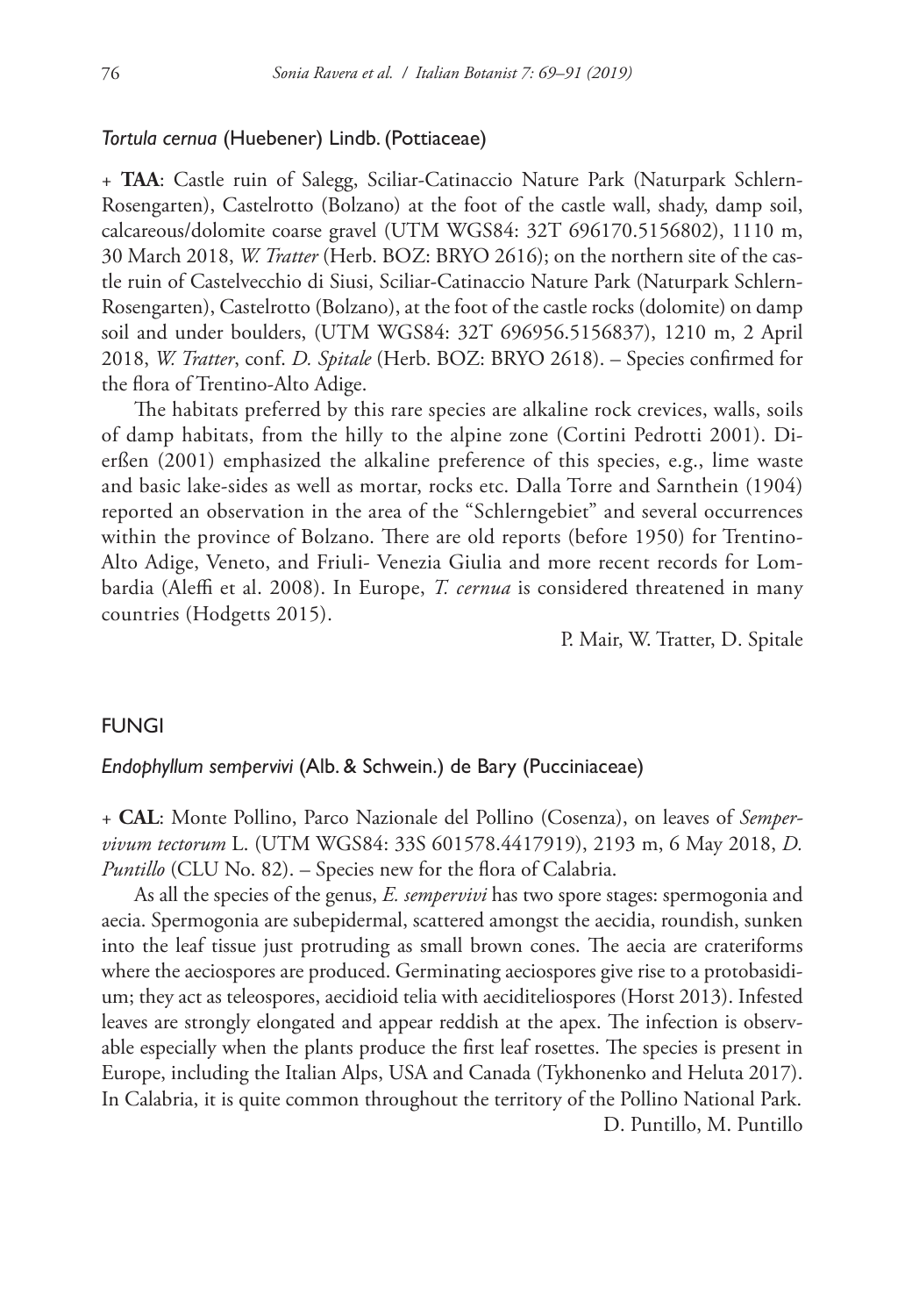# *Gymnosporangium sabinae* (Dicks.) G. Winter (Pucciniaceae)

+ **CAL**: Orto Botanico Università della Calabria, Rende (Cosenza), hypophyllous on leaves of *Pyrus amygdaliformis* Vill. (UTM WGS84: 33S 605850.4357176), 213 m, 19 September 2018, *D. Puntillo* (CLU No. 169). – Species new for the flora of Calabria.

The genus *Gymnosporangium* R.Hedw. ex DC. includes heteroecious, demicyclic (lacking uredinia) rusts with plants belonging to Rosaceae subfam. Maloideae (*Amelanchier*, *Crataegus*, *Cydonia*, *Malus*, *Pyrus*, and *Sorbus*) as alternate hosts and species of *Juniperus* and *Cupressus* (in Europe) as telial hosts (Kern 1911, Helfer 2005). The collected specimen had hypophyllous roestelioid aecia on gall-like protuberances growing on *Pyrus amygdaliformis* Vill. leaves. In Italy, this species is known for Toscana (Barsali 1906, Saccardo 1912, Verona 1932 sub *Gymnosporangium fuscum* DC.), and Valle d'Aosta (Traverso 1912). It is also known in aecidal form from Piemonte, Liguria, Lombardia, Veneto, Friuli Venezia Giulia, Emilia-Romagna, Lazio, Umbria, and Campania and in teleutosporic form from Piemonte, Friuli Venezia Giulia, Campania, and Puglia (Trotter 1910), Piemonte (Noelli 1905) and Lazio (Cecchi 1942).

D. Puntillo

# *Microbotryum saponariae* M.Lutz, Göker, Piątek, Kemler, Begerow & Oberw. (Microbotryaceae)

+ **CAL**: Piano di Maio, Rende (Cosenza) on anther of *Saponaria officinalis* L. (UTM WGS84: 33S 605703.4355968), 213 m, 19 July 2012, *D. Puntillo* (CLU No. 80). – Species new for the flora of Calabria.

For a long time, *Microbotryum violaceum* s.l. included many taxa, revealed recently by molecular investigations (Lutz et al. 2005), as *M. saponariae*. *Microbotryum saponariae*, as typical of the genus, cause anther-smut disease characterized by production of violet-coloured fungal spores instead of pollen in the anther of infected flowers of *Saponaria* (Caryophyllaceae), with reduced ovaries that become sterile. For Italy, Tomasi (2013) listed 13 species of *Microbotryum*. All the old collections indicated by Ciferri (1938) do not belong to *M. saponariae*, because the specimens were collected on different genera of the family ("in antheris staminibusque Caryophyllacearum plurimarum"), but never on *Saponaria officinalis* L. On the contrary, the record by Venturella (1991) for Sicilia and by Tomasi (2013) for Friuli-Venezia Giulia are to be referred to *M. saponariae*.

D. Puntillo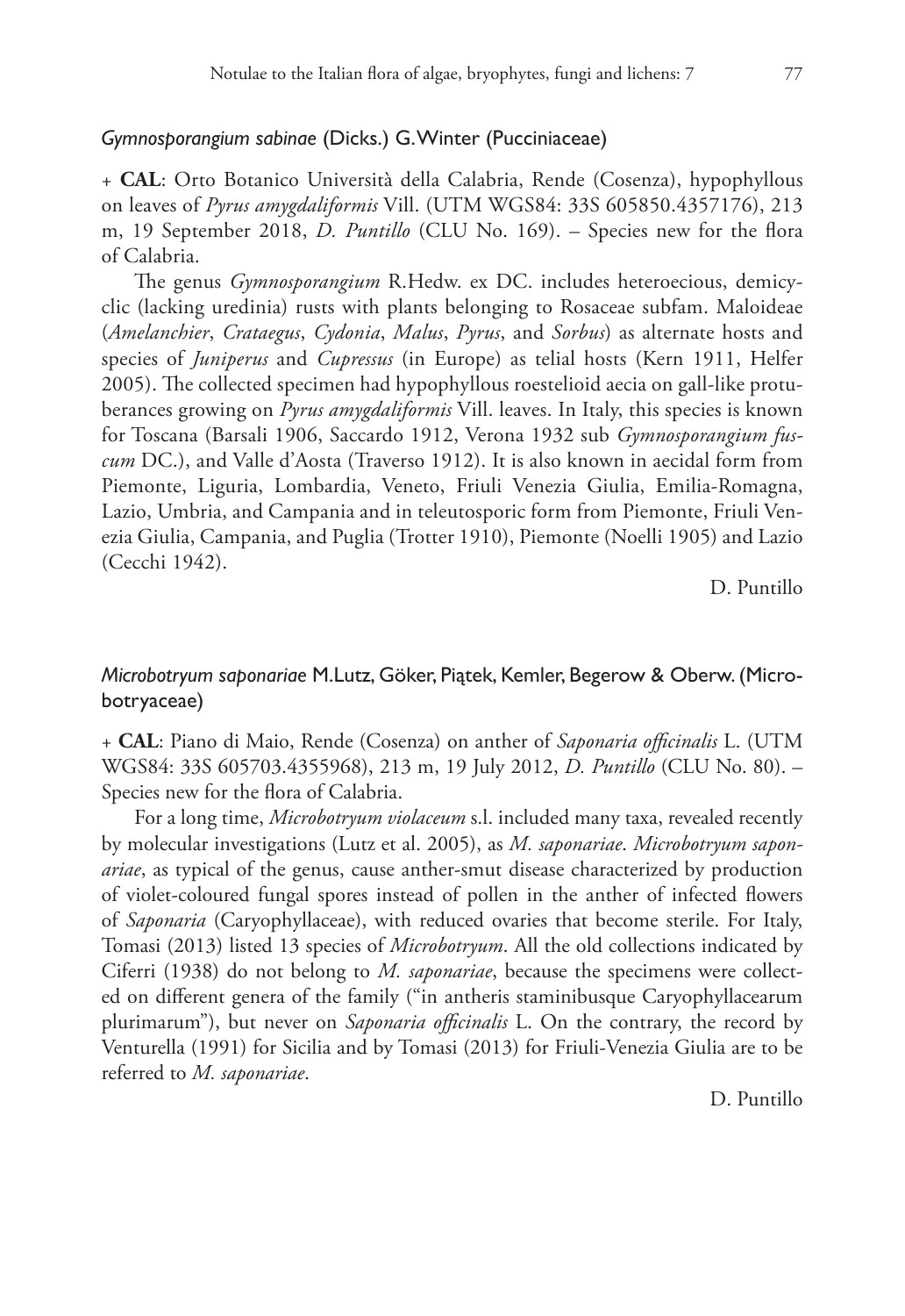## *Phragmidium mucronatum* (Pers.) Schltdl. (Phragmidiaceae)

+ **CAL**: Piano del Ratto, Pollino National Park (Cosenza), hypophyllous on *Rosa canina* L., (UTM WGS84: 33S 609643.4414547), 1384 m, 19 July 2018, *D. Puntillo* (CLU No. 100). – Species new for the flora of Calabria.

The genus *Phragmidium* Link is characterized by uredinial paraphyses, by erumpent or +/- pulverulent telia, by 3–9-celled verrucose and pedicellate teliospores provided by two or more germ-pores (including apical cell). *Phragmidium mucronatum* is distinguished by teliospores mostly 7-celled, ellipsoid with apical long papilla (15–21 μm). In Italy, it has been recorded for Lombardia, Friuli Venezia Giulia, and Veneto under the name *Phragmidium rosarum* Rabh. (Saccardo 1873); in Emilia-Romagna also under the name *P. rosarum* (Passerini 1877) and in Umbria as *Phragmidium subcorticium* (Schrank) G.Winter (Trotter 1910). More recently, it has been confirmed for Friuli Venezia Giulia (Tomasi 2007).

D. Puntillo

## *Pluteus pellitus* (Pers.) P.Kummer (Pluteaceae)

+ **CAL**: Orto Botanico Università della Calabria, Rende (Cosenza), on a dead trunk belonging to a downy oak (*Quercus pubescens* Willd.) tree (UTM WGS84: 33S 606118.4357233), 220 m, 9 October 2018, *G. Sicoli, A.B. De Giuseppe, N.G. Passalacqua* (CLU No. 303). – Species new for the flora of Calabria.

*Pluteus pellitus* is an agaricaceous, lignicolous, saprotrophic fungus, showing pileate and stipitate basidiomata, with a whitish pileus but pale brown around centre, pleurocystidia provided with 2–4 apical hooks, and clamp connections on the pileipellis hyphae, clearly distinguishing it from *Pluteus petasatus* (Fr.) Gillet (Justo et al. 2014). This species is widely distributed in northern and central Italy, but apparently not detected in southern Italy so far, except for Sicily.

G. Sicoli, A.B. De Giuseppe, N.G. Passalacqua

### LICHENS

## *Candelariella efflorescens* R.C.Harris & W.R.Buck (Candelariaceae)

+ **CAM**: Fosso di Pruno, Pruno di Laurino, Laurino (Salerno), on *Alnus glutinosa* (L.) Gaertn. (UTM WGS84: 33T 533363.4457236), 600 m, 12 May 2010, *S. Ravera* (Herb. Ravera). – Species new for the flora of Campania.

*Candelariella efflorescens* is a widespread species, recorded in temperate parts of North America and Europe (Westberg 2004). It is easy to find in the field because of its yellow thallus, characteristic of this genus. However, according to Nimis (2016), its distribution in Italy is still poorly known because of the similarity with the more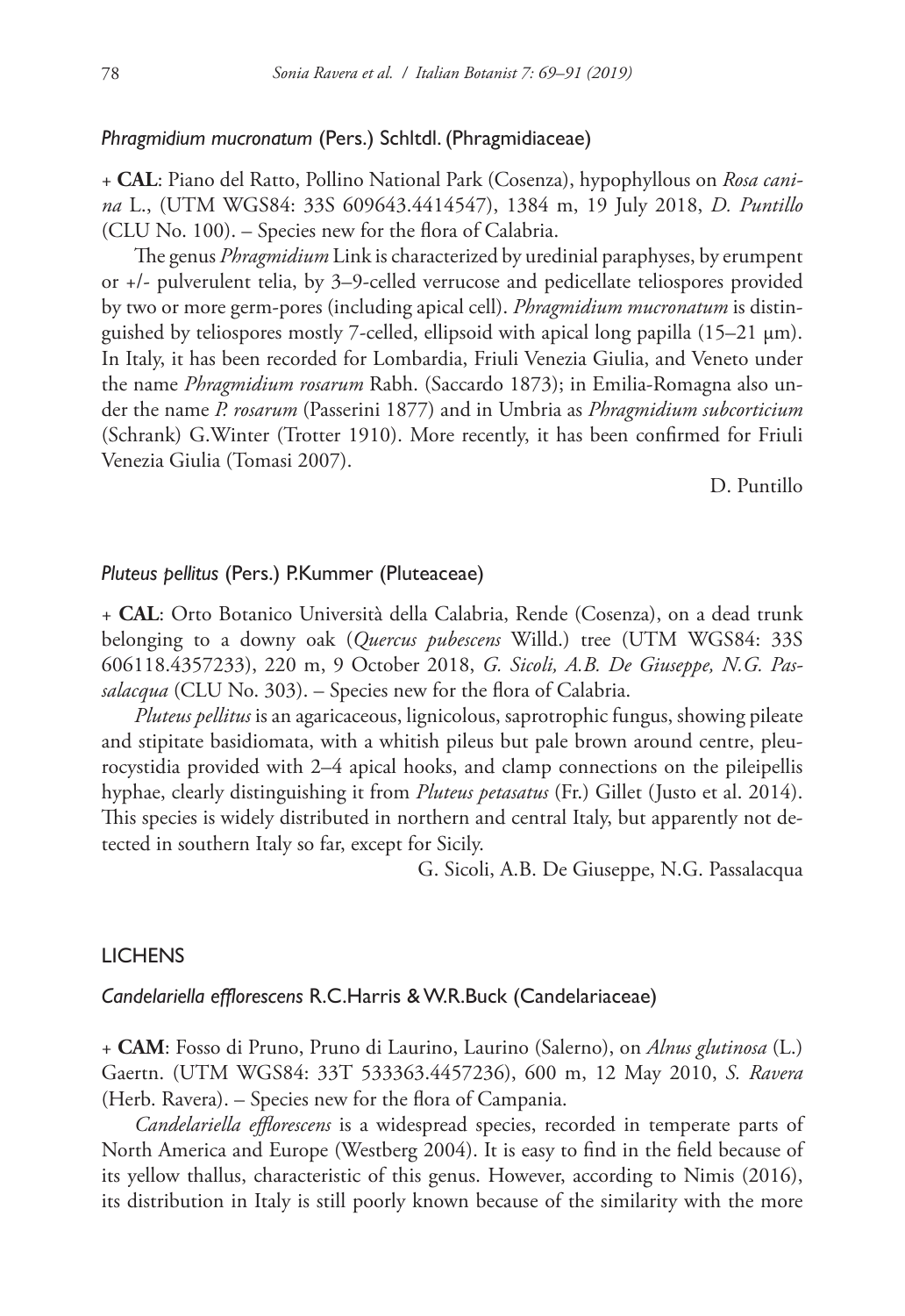common *C. reflexa* (Nyl.) Lettau., usually growing in exposed and nitrogen-enriched localities. It differs from *C. efflorescens* by its distinctly effigurate almost rosette-like thallus, with lobes up to 0.6 mm long. Furthermore, the soredia are larger and formed in crateriform soralia arising in the center of the thallus and not from the margin as in *C. efflorescens*. This specimen was found in a riparian wood, in moderately shaded and humid conditions in the "Cilento, Vallo di Diano and Alburni" National Park.

S. Ravera

## *Candelariella subdeflexa* (Nyl.) Lettau (Candelariaceae)

+ **CAM**: Marina di Pisciotta (Salerno), on *Pyrus* sp. (UTM WGS84: 33T 519319.4439914), 20 m, 22 February 2011, leg. *G. Brunialti*, *V. Genovesi*, *S. Ravera*, det. *S. Ravera* (Herb. Ravera). – Species new for the flora of Campania.

*Candelariella subdeflexa* is a a mild-temperate, perhaps holarctic epiphytic lichen recorded in North America, southern and central Europe, North Africa, and New Zealand (Westberg 2004). It is characterised by its gray, squamulose thallus and biatorine apothecia. The lack of a thalline margin and algae at all stages of development is an uncommon character shared by few species (Westberg 2007). Among them, *C. subdeflexa* and the recently described *C. blastidiata* Yakovch. represent a "species pair" where *C. subdeflexa* reproduces by sexual propagules and *C. blastidiata* mostly vegetatively. Moreover, *C. subdeflexa* morphologically differs from the latter by having an epinecral layer and the absence of blastidia (Yakovchenko et al. 2017). *Candelariella subdeflexa* is included in the Italian red list of epiphytic lichens as "Near-threatened" (Nascimbene et al. 2013), but it is easily overlooked as the apothecia are small, mostly c. 0.2–0.4 mm wide.

S. Ravera

## *Candelariella viae-lacteae* G.Thor & V.Wirth (Candelariaceae)

+ **CAM**: Marina di Pisciotta (Salerno), on *Olea europaea* L. (UTM WGS84: 33T 519319.4439914), 20 m, 22 February 2011, leg. *G. Brunialti*, *V. Genovesi*, *S. Ravera*, det. *S. Ravera* (Herb. Ravera). – Species new for the flora of Campania.

*Candelariella viae-lacteae* is a mild-temperate lichen. It is characterised by a grey thallus, uniformly composed of delicate granular blastidia. In a sterile state, *C. viaelacteae* could be confused with the recently described (Yakovchenko et al. 2017) *C. blastidiata* Yakovch. Accordingly, Italian herbarium specimens should be checked, considering also that *C. viae-lacteae* is included in the Italian red list of epiphytic lichens as "Data Deficient" (Nascimbene et al. 2013) and it is easily overlooked. The specimen from Marina di Pisciotta was collected on a centenary olive tree, in an olive grove not far from the sea.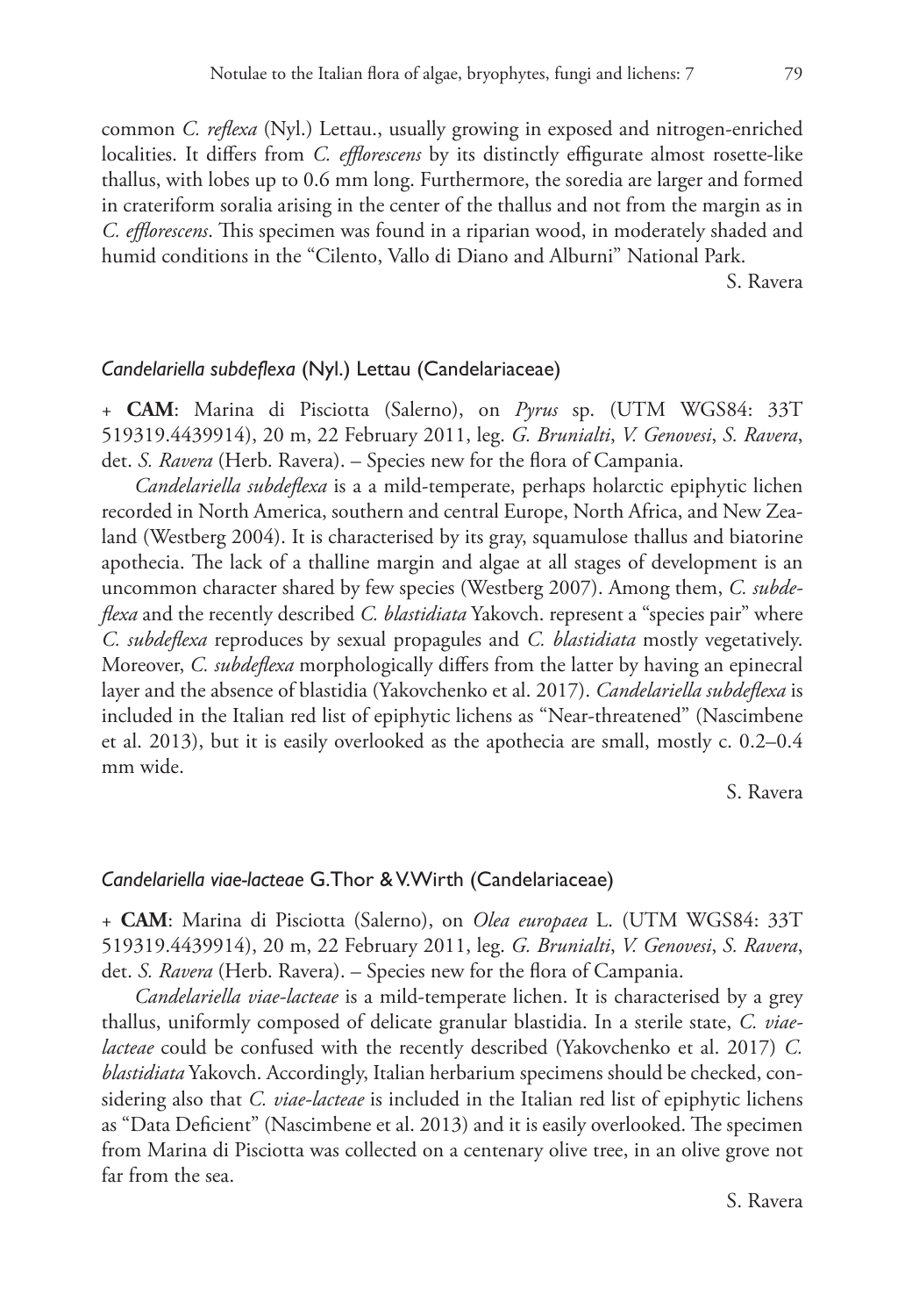## *Catillaria servitii* Szatala (Catillariaceae)

+ **CAM**: Marina di Camerota (Salerno), on *Juniperus* sp. (UTM WGS84: 33T 527578.4430836), 0 m, 24 February 2011, leg. *G. Brunialti*, *V. Genovesi*, *S. Ravera*, det. *S. Ravera* (Herb. Ravera). – Species new for the flora of Campania.

*Catillaria servitii* is a Mediterranean epyphitic lichen, common on twigs and boles of shrubs in natural or semi-natural vegetation along the coast, in areas with maritime winds. It is closely related to *C. mediterranea* Hafellner, but mostly differs for the number of spores per ascus and ecology, the latter typically occurring on several foliose and fruticose lichens (Tretiach and Hafellner 1998). Italian populations were described as *Catillaria praedicta* Tretiach & Hafellner, and only recently *C. servitii* has been found to be the earliest legitimate name for *C. praedicta* (Şenkardeşler et al. 2014). This species has been recorded in Toscana, Sardegna, Puglia, and Sicilia (Nimis 2016). The specimen from Marina di Camerota was found within Mediterranean macchia plants close to the sea, on wood of *Juniperus* shrubs.

S. Ravera

## *Cladonia conista* (Ach.) Robbins (Cladoniaceae)

+ **LOM**: surroundings of Sant'Alberto di Butrio, Abbadia Sant'Alberto, Ponte Nizza (Pavia), on basic soil at the edge of a footpath in a chestnut grove (UTM WGS84: 32T 511581.4966732), 679 m, 14 April 2017, leg. *G. Gheza*, det. *H. Mayrhofer* (Herb. Gheza). – Species confirmed for Lombardia.

*Cladonia conista* has been considered as a simple chemotype of *Cladonia humilis* (With.) J.R.Laundon, but recently Pino-Bodas et al. (2012) confirmed that the two species are well distinct. This species has been reported so far in Italy only from acidic dry grasslands in the Po Plain (Gheza et al. 2018). The record reported here is the first for the Apennines and for basic substrates, therefore widening the knowledge about the geographical distribution and the ecology of this species in Italy. The analyzed specimen contained fumarprotocetraric and bourgeanic acids, and differed slightly in morphology from those reported by Gheza et al. (2018), having short and wide cups on the podetia and soredia along the margin of the primary squamules, whereas the specimens from the Po Plain had more slender podetia and esorediate squamules.

G. Gheza, H. Mayrhofer

#### *Cladonia grayi* G.Merr. ex Sandst. (Cladoniaceae)

+ **LOM**: surroundings of Passo del Vivione, Schilpario (Bergamo), on acidic organic soil at the edge of a footpath in a subalpine pasture with *Rhododendron* and *Vaccinium* (UTM WGS84: 32T 592509.5098876), 1830 m, 19 August 2016, leg. *G. Gheza*, det. *H. Mayrhofer* (Herb. Gheza). – Species new for the flora of Lombardia.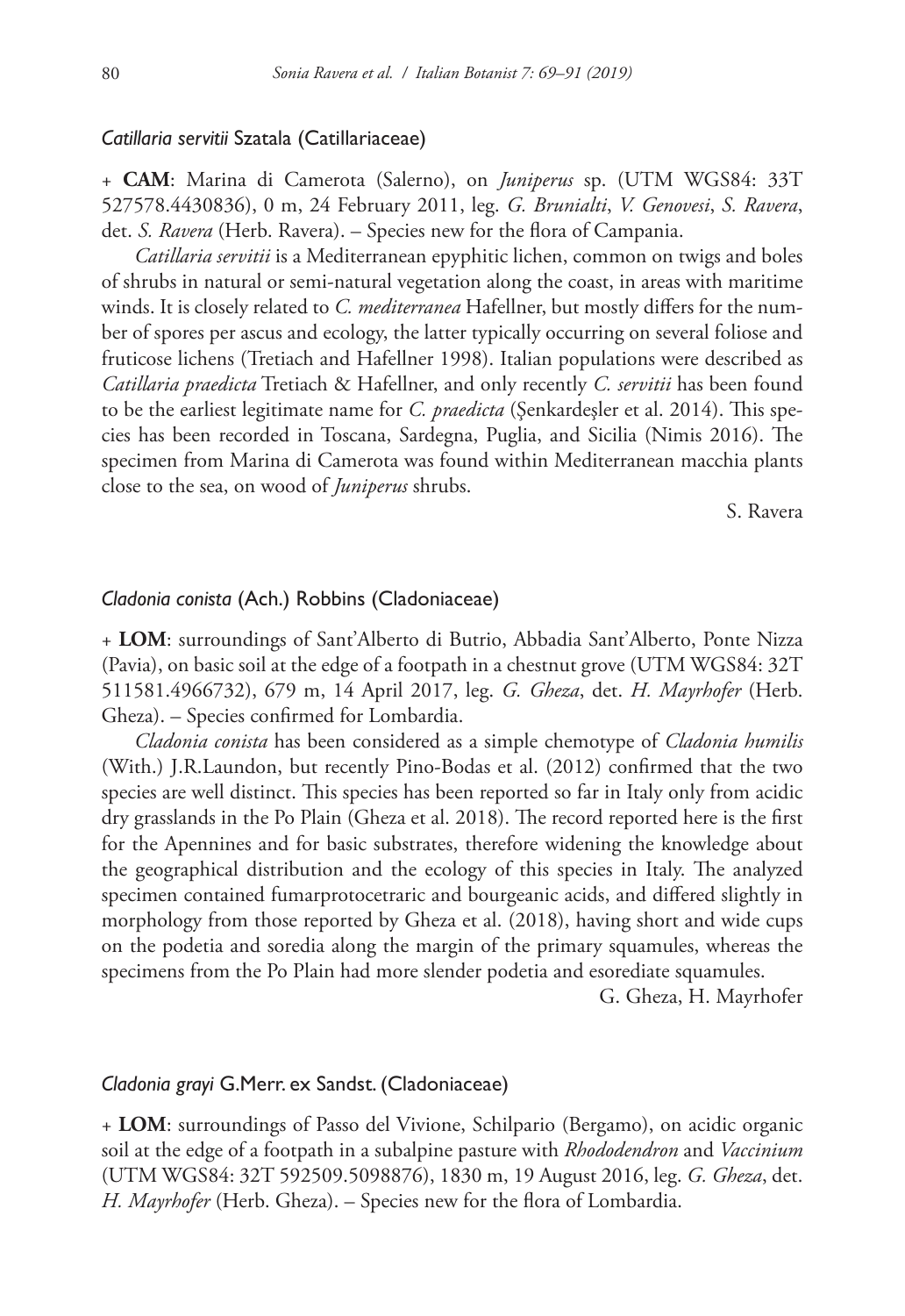*Cladonia grayi* is a species of the *C. chlorophaea* complex in broad sense, characterized by the presence of grayanic acid (Coassini Lokar et al. 1986). The analyzed specimen contained only grayanic acid, even if the species can sometimes contain also fumarprotocetraric acid as accessory substance (Coassini Lokar et al. 1986). It occurs under *Rhododendron* shrubs at the edge of a footpath, together with *Cladonia chlorophaea* (Sommerf.) Spreng., *C. deformis* (L.) Hoffm. and *C. pyxidata* (L.) Hoffm.

G. Gheza, H. Mayrhofer

#### *Cladonia pulvinata* (Sandst.) Herk & Aptroot (Cladoniaceae)

+ **LOM**: trail between Pianezza and the Diga del Gleno, Vilminore di Scalve (Bergamo), on soil at the edge of the trail in a small clearing in a coniferous wood (UTM WGS84: 32T 583715.5095347), 1480 m, 30 April 2018, leg. *G. Gheza,* det. *H. Mayrhofer* (Herb. Gheza, GZU); trail verging the peat bog of Pian Gembro, Trivigno (Sondrio), on soil in a clearing with shrubs of *Erica carnea* and schist outcrops at the edge of the trail (UTM WGS84: 588899.5113126), 1375 m, 18 August 2018, *G. Gheza* (Herb. Gheza). – Species confirmed for Lombardia.

*Cladonia pulvinata* is a taxon of the *C. cervicornis* group raised at species level by Herk and Aptroot (2003) whose distinction from *C. cervicornis* is confirmed also by genetic data (Pino-Bodas et al. 2010, 2013). It is characterized by greenish-brown, slightly or not incised squamules which are often erected and not curled upwards when dry and by the presence of psoromic acid (P+ yellow) (Herk and Aptroot 2003). The records from Vilminore di Scalve (Val di Scalve, Orobic Prealps) and Pian Gembro (Valtellina, Rhaetic Alps) widen the Italian range of the species, which was known so far only from dry habitats in lowland areas (Gheza et al. 2018). They are also the first records of this species for the Alps (see Nimis et al. 2018). Furthermore, the specimen from Vilminore di Scalve had some podetia, being the first fertile one found in Italy. The two clearings in which the species was recorded had a semi-dry vegetation dominated by ericaceous shrubs (*Erica carnea* L., *Vaccinium myrtillus* L.) and a lichen vegetation dominated, besides *C. pulvinata* itself, by *C. floerkeana* (Fr.) Flörke in the first site and by *C. cervicornis* (Ach.) Flot. in the second site. The species could be more widespread in montane areas where proper habitat conditions occur and should also be looked for in *Pycnothelio-Cladonietum cervicornis* lichen vegetation in montane and alpine heaths.

G. Gheza, H. Mayrhofer

#### *Cladonia subcervicornis* (Vain.) Kernst. (Cladoniaceae)

+ **CAM**: Capo Palinuro, Centola (Salerno), (UTM WGS84: 33T 523341.4431313), on humus in crevices on rocks and boulderson a promontory overlooking the sea, 50 m, 12 April 2011, leg. *G. Brunialti*, *V. Genovesi*, *S. Ravera*, det. *S. Ravera* (Herb. Ravera). – Species new for the flora of Campania.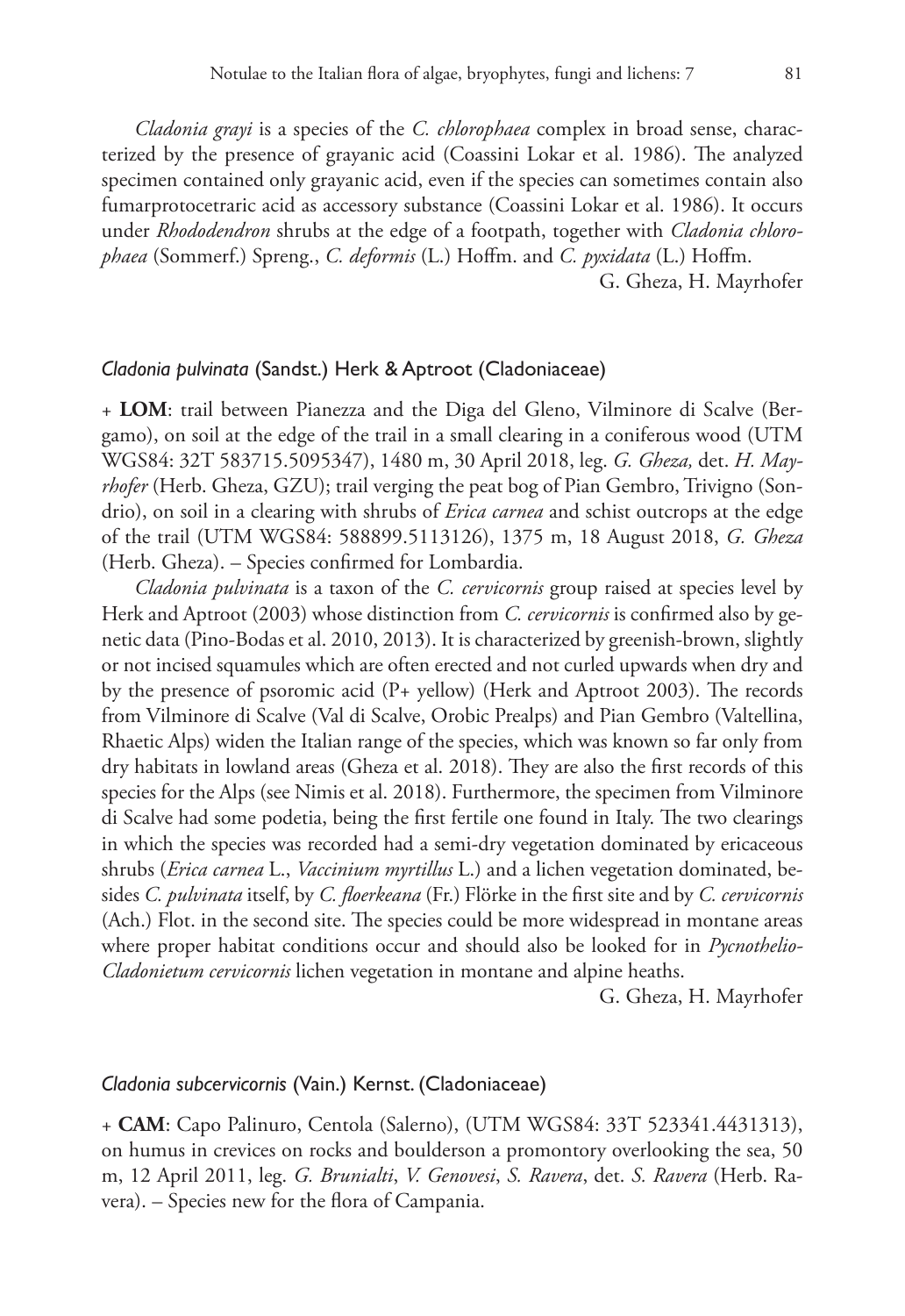*Cladonia subcervicornis* (Vain.) Kernst. is a locally abundant lichen species in W Europe, Greenland and Macaronesia usually growing on siliceous rocks and on soil rich in humus in open habitats (James 2009). The primary thallus forms dense mats or small cushions of erected squamules, rather thick, up to 2 cm tall, but podezia appear very variable, branched or scyphoid, because of an unusual non-linear morphogenesis (Hammer 1992). This species has been recorded in Veneto, Piemonte, Liguria, Toscana, Sardegna, and Calabria, but it is probably somehow overlooked and more widespread in Tyrrhenian Italy (Nimis 2016).

S. Ravera

## *Flavoplaca flavocitrina* (Nyl.) Arup, Frödén & Søchting (Teloschistaceae)

+ **BAS**: Monastery of Monticchio near Melfi (Potenza), on a wall (UTM WGS84: 33T 551880.4531800), 810 m, 16 April 1997, *P.L. Nimis, M. Tretiach* (sub *Caloplaca citrina*, very untypical!), rev. *P.L. Nimis*, 25 January 2019 (TSB No. 29663). – Species new for the flora of Basilicata.

+ **CAM**: Sorrento Peninsula, Punta Campanella (Napoli), on cement walls (UTM WGS84: 33T 442850.4491250), 30100 m, 19 April 2000, *P.L. Nimis, M. Tretiach* (sub *Caloplaca citrina*), rev. *P.L. Nimis*, 25 January 2019 (TSB No. 31713). – Species new for the flora of Campania.

+ **FVG**: Friulian plain, Tarcento (Udine), on a cement wall (UTM WGS84: 33T 362100.5119400), 250 m, August 1979, *P.L. Nimis* (sub *Caloplaca citrina*), rev. *P.L. Nimis*, 25 January 2019 (TSB No. 2793); Cemetery of Sant'Anna (Trieste), on a cement wall (UTM WGS84: 33T 406200.5053500), 2050 m, May 1995, *P.L. Nimis* (sub *Caloplaca citrina*), rev. *P.L. Nimis*, 25 January 2019 (TSB No. 20621). – Species new for the flora of Friuli Venezia Giulia.

+ **LAZ**: Anzio, Villa di Nerone (Roma), on tuff and cement wall (UTM WGS84: 33T 301250.4591100), 020 m, 1987, *P.L. Nimis, M. Tretiach* (sub *Caloplaca citrina*), rev. *P.L. Nimis*, 25 January 2019 (TSB No. 10013). – Species new for the flora of Lazio.

+ **MOL**: Road between Ururi and Serracapriola, half way, Casone Cantalupo (Campobasso), on wall along a creek (UTM WGS84: 33T 507900.4626350), 95 m, 13 April 1998, *P.L. Nimis, M. Tretiach* (sub *Caloplaca citrina*), rev. *P.L. Nimis*, 25 January 2019 (TSB No. 30202). – Species new for the flora of Molise.

+ **PIE**: Alpi Cozie, on the ridge W above Colle del Vallonetto – Vallone dell'Arma (Cuneo), on calcareous cliffs and boulders in alpine vegetation (UTM WGS84: 32T 349987.4916483), 2500 m, 23 July 2000, *P.L. Nimis, M. Tretiach, with J. Hafellner* (sub *Caloplaca citrina*), rev. *P.L. Nimis*, 25 January 2019 (TSB No. 34086). – Species new for the flora of Piemonte.

+ **PUG**: Gravina in Puglia, necropolis (Bari), on soft calcareous rocks (UTM WGS84: 33T 619000.4520000), 330 m, 7 April 1996, *P.L. Nimis, M. Tretiach* (sub *Caloplaca citrina*), rev. *P.L. Nimis*, 25 January 2019 (TSB No. 22726). – Species new for the flora of Puglia.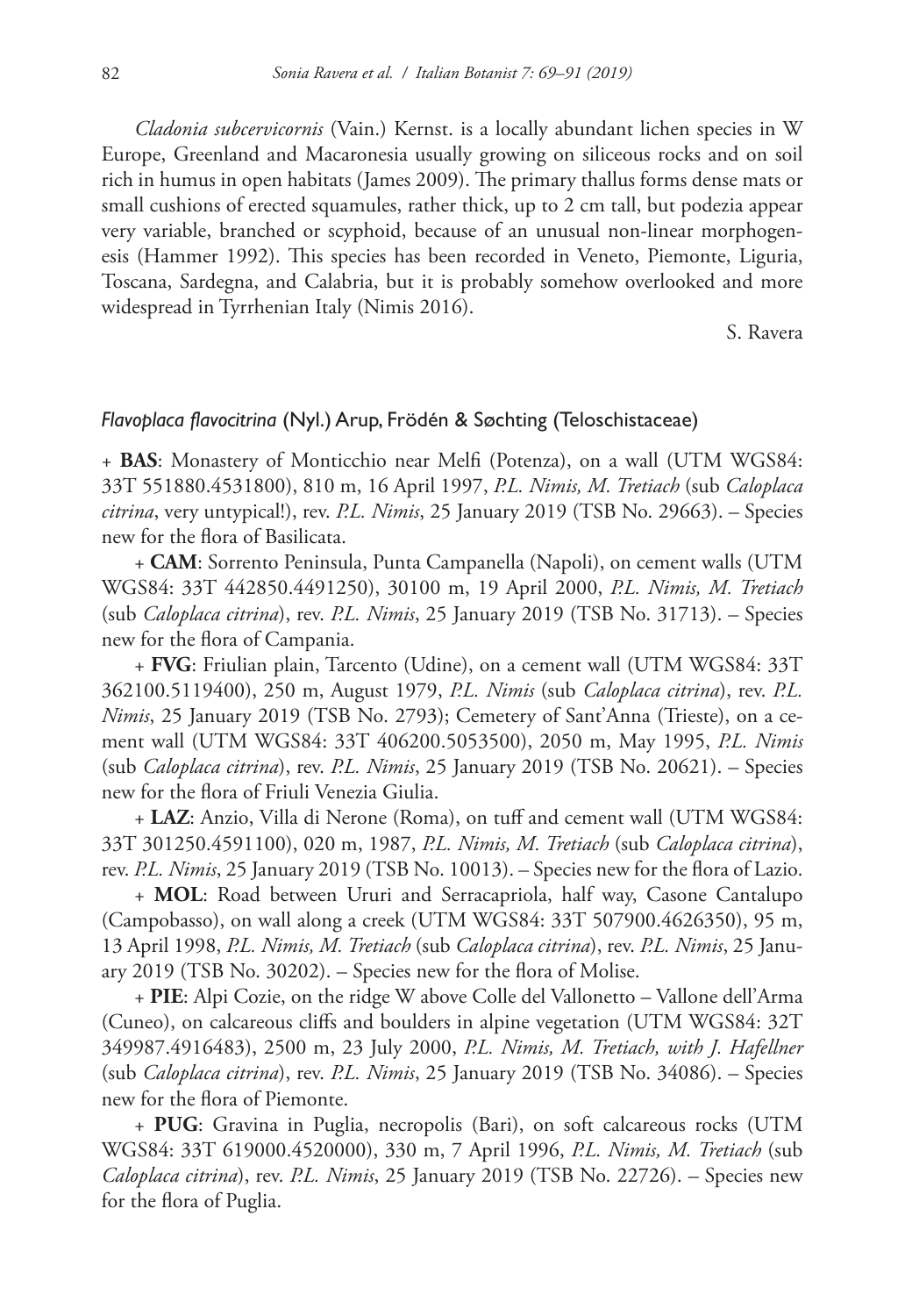+ **SAR**: Nuraghe Santu Antine (Sassari), on asbestos wall (UTM WGS84: 32T 480500.4481800), 350 m, May 1986, *P.L. Nimis* (sub *Caloplaca citrina*), rev. *P.L. Nimis*, 25 January 2019 (TSB No. 7489). – Species new for the flora of Sardegna.

+ **SIC**: Isole Pelagie, Linosa (Agrigento), near the lighthouse, on lava (UTM WGS84: 33S 308450.3971800), 15 m, 16 April 1992, *M. Tretiach* (sub *Caloplaca* gr. *citrina*, not typical!), rev. *P.L. Nimis*, 25 January 2019 (TSB No. 17319). – Species new for the flora of Sicilia.

In the last decade, the "*Caloplaca citrina*" complex, recently transferred to the genus *Flavoplaca* (Arup et al. 2013), has been the object of revision, both in northern (Arup 2006; Powell and Vondrák 2011) and southern Europe (Vondrák et al. 2009). This species complex, which still needs a thorough revision in Italy, occurs on a wide variety of substrata, from asbestos-cement, concrete and mortar to basic siliceous rocks or even eutrophicated wood. It is very tolerant to, and even favoured by, eutrophication (e.g. urine-deposits) and is common also in urban areas and along the main highways. Most earlier samples from Italy were filed under the name *Caloplaca citrina* (Hoffm.) Th.Fr., purported to be a widespread and very common species, reported from all Regions of Italy (Nimis 1992, 1993). That species, however, proved to have a rather restricted distribution in central and northern Europe, being largely substituted by other species in the Mediterranean region (see Nimis 2016). Pending a revision of the whole complex in Italy, here we report the presence of *Flavoplaca flavocitrina*, likely the most common species of the complex in Italy, as new to several Italian Administrative Regions. The species is characterized by a relatively thin, areolate-squamulose thallus with marginal yellow soralia, and differs from *Flavoplaca citrina* s.str. in molecular characters as well as in several, subtle morpho-anatomical features (see Arup 2006).

P.L. Nimis, E. Pittao

#### *Lichenothelia convexa* Henssen (Lichenotheliaceae)

+ **ITA** (**SAR**): SE Monte Rasu, near the strada provinciale ex militare, Tertenia (Nuoro), schist rocks in the macchia, on rock and on *Ingvariella bispora* (Bagl.) Guderley & Lumbsch (UTM WGS84: 32S 546835.4387442), 450 m, 25 August 2014, *W. v. Brackel* (Herb. Brackel 8063). – Species new for the flora of Italy (Sardegna).

This species is a non-lichenized fungus growing on siliceous rocks, either directly on the rock or on the thalli of saxicolous lichens such as *Lecidea* Ach. and *Acarospora* A.Massal. It is known from several European countries (Austria, Czech Republic, France, Germany, Luxembourg, Netherlands, Sweden, United Kingdom), Asia (India, Turkey), and North America (California, Colorado, Maine, Washington). This species is characterized by dispersed, sometimes congregated, black, irregularly rounded stromata of c. 100–200(–400) µm diameter with a granular surface, 8-spored asci and 1–4-septate dark brown ascospores, 10–14 × 5.0–6.5 µm (Henssen 1987, Kocourková and Knudsen 2011, Muggia et al. 2015).

W. v. Brackel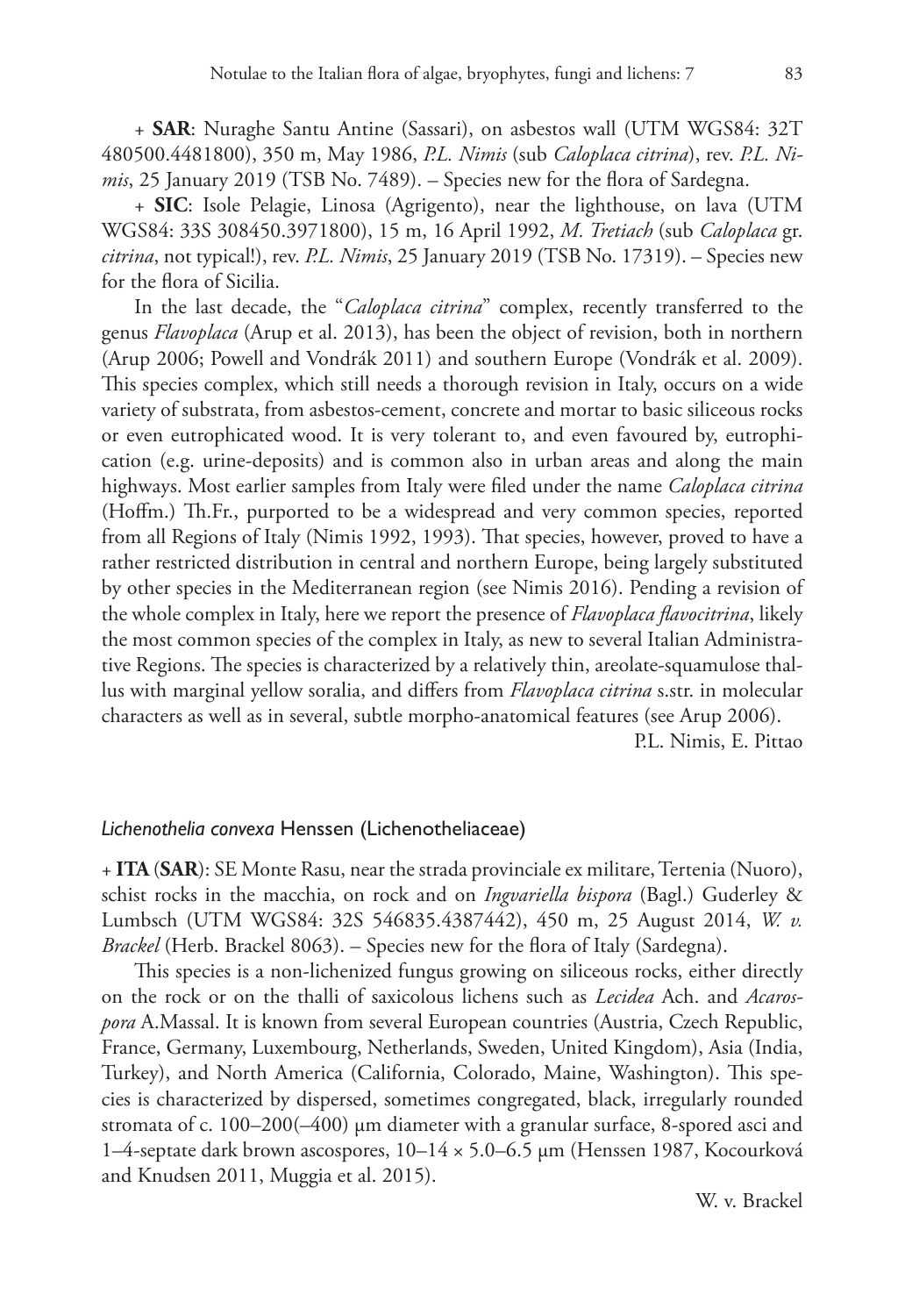## *Lichenothelia scopularia* (Nyl.) D. Hawksw. (Lichenotheliaceae)

+ **SAR**: S Arzachena near Via Stazzu Sarra Lucia, Olbia (Olbia-Tempio), granite rocks on the roadside, on rock (UTM WGS84: 32T 533126.4542134), 390 m, 6 August 2014, W. v. Brackel (Herb. Brackel 7795); Monte dei Sette Fratelli, near Rio Picocca, Burcei (Cagliari), granite rock in the macchia, on rock and on *Aspicilia* sp. (UTM WGS84: 32S 536539.4353080), 245 m, 24 August 2014, W. v. Brackel (Herb. Brackel 7922). – Species new for the flora of Sardegna.

This species is a widespread non-lichenized fungus growing on acid rock or mica schists, sometimes also on saxicolous lichens such as *Aspicilia* A.Massal., in Italy until currently known only from the Alps (Trentino-Alto Adige, Lombardia, Piemonte; Nimis 2016). This species is characterized by a black aerolate thallus, ascomata 12–  $170(-300)$   $\mu$ m, 8-spored asci and 1–3-septate to submuriform golden to dark brown ascospores (Hawksworth 1981).

W. v. Brackel

# *Peltigera extenuata* (Nyl. ex Vain.) Lojka (Peltigeraceae)

+ **PIE**: I Ronchi, Valsesia (Vercelli), on terricolous mosses in mixed forest (UTM WGS84: 32T 417955.5079233), 1390 m, 20 August 2017, leg. *C. Vallese* det. *R. Benesperi, C. Vallese* (Herb. Benesperi). – Species new for the flora of Lombardia.

*Peltigera extenuata* is a foliose species characterized by the presence of strictly laminal soredia (Goward et al. 1995). It is a terricolous species ecologically and morphologically similar to *P. didactyla* (With.) J.R.Laundon, but differs having a C+ red reaction of the medulla (Nimis et al. 2016). It is often considered as a variety of the latter species, but according to Goffinet et al. (2003) these species are well distinct.

C. Vallese, J. Nascimbene, R. Benesperi

# *Peltigera membranacea* (Ach.) Nyl. (Peltigeraceae)

+ **LIG**: Margheria dei Boschi (Imperia), on terricolous mosses in a fir wood (UTM WGS84: 32T 388517.4867105), 1220 m, 23 April 2016, leg. *M. Ottonello*, det. *R. Benesperi, C. Vallese* (Herb. Benesperi). – Species new for the flora of Liguria.

*Peltigera membranacea* is a foliose species growing on mosses, mossy rocks, at the base of trunks in old woodlands and on calcareous soils with an optimum in the mountain belt (Vitikainen 1994; Goward et al. 1995; Nimis et al. 2016). This species is characterized by the absence of lichen substances and a tomentose upper surface, and it may be distinguished by the lower surface with narrow veins with polygonal interstices and by the simple tomentose rizines (Goward et al. 1995; Benesperi and Giordani 2012). In accordance with the phylogenetic analysis of Miadlikowska and Lutzoni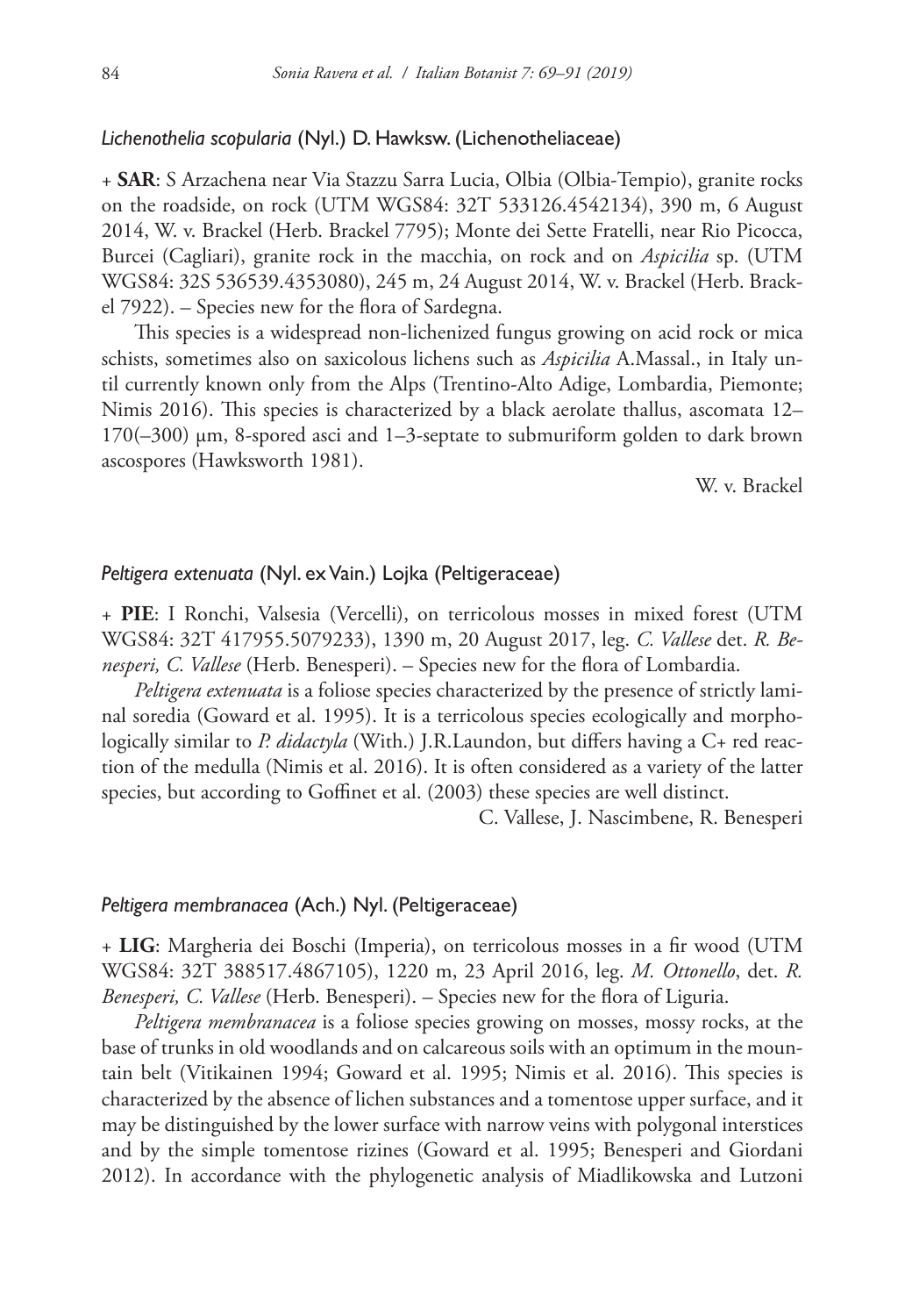(2000), *P. membranacea* is included in the *Peltigera* group with other common species for Italy, such as *P. canina* (L.) Willd., *P. rufescens* (Weiss) Humb., *P. praetextata* (Sommerf.) Zopf, *P. ponojensis* Gyeln., *P. didactyla* (With.) J.R.Laudon, or rare species, such as *P. lepidophora* (Vain.) Bitter and *P. kristinsonnii* Vitik.

C. Vallese, M. Ottonello, P. Giordani, R. Benesperi

## *Peltigera ponojensis* (Stenh.) Gyeln. (Peltigeraceae)

+ **LIG**: S. Giovanni dei Prati (Imperia), on clayish soil (UTM WGS84: 32T 400010.4867831), 1170 m, 24 April 2016, *M. Ottonello det. R. Benesperi, C. Vallese*; Margheria dei Boschi (Imperia), on terricolous mosses in a fir wood (UTM WGS84: 32T 388517.4867105), 1220 m, 15 May 2016, leg. *M. Ottonello*, det. *R. Benesperi*, *C. Vallese* (Herb.Benesperi). – Species new for the flora of Liguria.

*Peltigera ponojensis* is a terricolous foliose species with a tomentose upper surface with upturned lobes (Vitikainen 1994; Nimis et al. 2016). According to Nimis and Martellos (2017) this species is rare on upland areas of Italian Alps. However, it could be more widespread since it can be confused with several *Peltigera* species as in the case of *P. rufescens* (Weiss) Humb. *P. ponjensis* has typical simple rhizines and thicker, paler and protuding veins (Vitikainen 1994; Goward et al. 1995; Benesperi and Giordani 2012).

C. Vallese, M. Ottonello, P. Giordani, R. Benesperi

#### *Placolecis opaca* (Dufour) Hafellner (Catillariaceae)

+ **TOS**: Convento del Petreto, Scansano (Grosseto), oak wood on the SW facing slope with *Lobaria pulmonaria* (L.) Hoffm., on shaded mossy calcareous rock (UTM WGS84: 32T 691415.4729062), 445 m, 25 February 2012, leg*. A. Guttová, L. Paoli*, det. *A. Guttová* (SAV); La Castellaccia, near Convento del Petreto, shaded calcareous outcrops in an oak forest with *Lobaria pulmonaria*, on overhanging rock (UTM WGS84: 32T 691764.4729809), 509 m, 1 September 2018, leg. *A. Bérešová, L. Paoli*, det. *A. Bérešová* (SAV). – Species confirmed for Toscana.

*Placolecis opaca* forms olive-brown placodioid thallus, frequently fertile, with characteristic orange medulla because of the production of anthraquinones. It grows on calcareous rocks. The species is reported mainly from the Mediterranean area, however, few isolated occurrences have been recorded also in central Europe, e.g., low altitudes of the western Carpathians (Czarnota et al. 2006). This species is distributed across Italy mainly in the Mediterranean (less often in submediterranean) belt (Nimis 2016). Records from Toscana date back to the 18<sup>th</sup> and 19<sup>th</sup> centuries (Nimis 1993), but recent data were missing (Nimis 2016).

L. Paoli, A. Guttová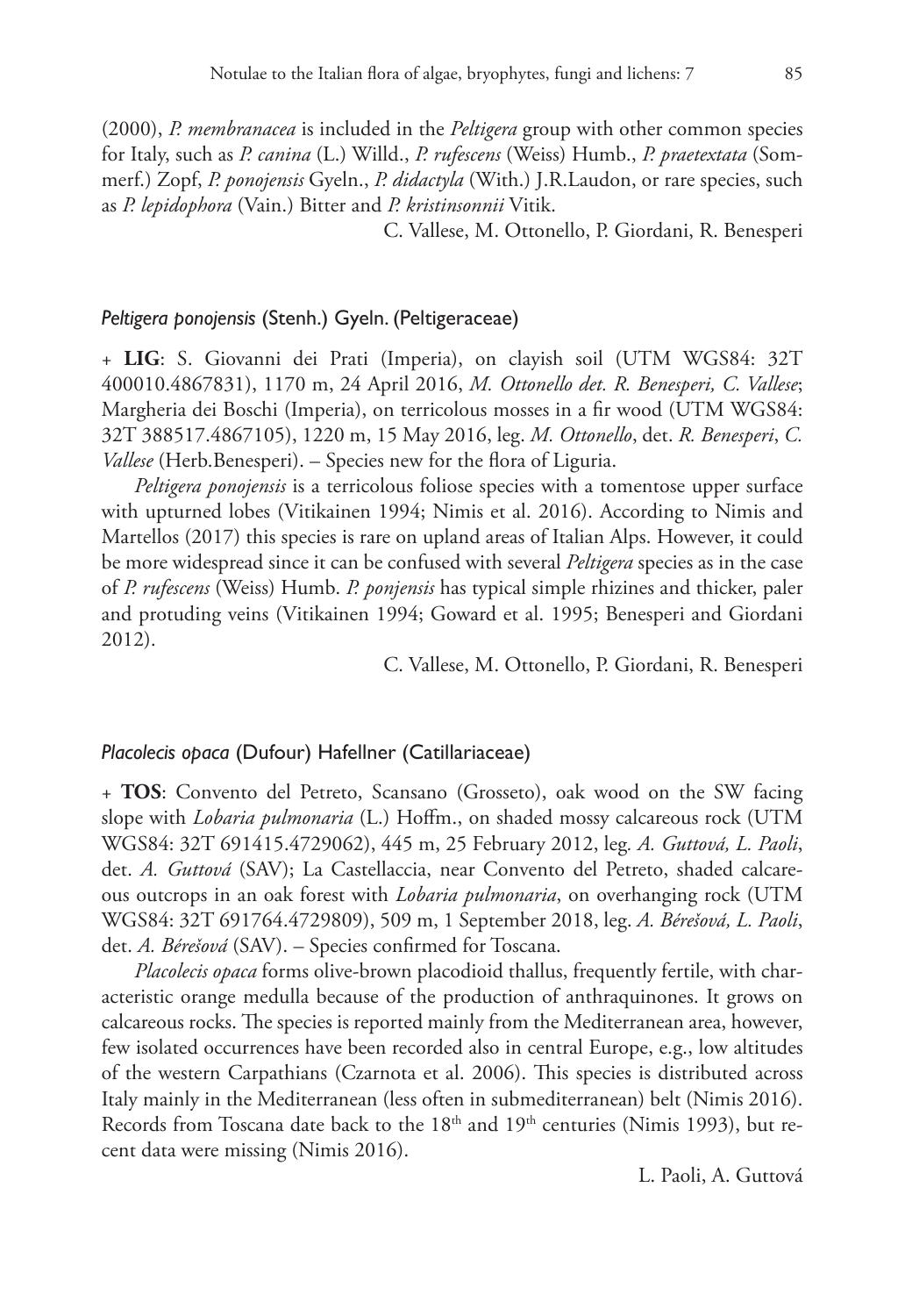## *Rinodina oxydata* (A.Massal.) A.Massal. (Physciaceae)

+ **TOS**: Riserva Naturale La Pietra, Roccastrada (Grosseto), on jasper outcrops at the top of the hill (UTM WGS84: 32T 672050.4771400), 420 m, 4 January 2019, *L. Paoli, Z. Fačkovcová*, det. *Z. Fačkovcová* (SAV). – Species new for the flora of Toscana.

*Rinodina oxydata* is a crustose species with rimose-areolate thallus. It grows mainly on siliceous rocks, occasionally on basalts, with a preference for humid and nutrientrich substrates. Its distribution in Italy is still poorly understood: it seems widespread in the Alps, but has been occasionally found also in Mediterranean mountains (Nimis 2016). In the reported locality, it was accompanied by *R. aspersa* (Borrer) J.R.Laundon, *Lasallia pustulata* (L.) Mérat, *Monerolechia badia* (Fr.) Kalb, *Solenopsora vulturiensis*  A.Massal.

L. Paoli, Z. Fačkovcová

## *Scytinium teretiusculum* (Wallr.) Otálora, P.M. Jørg. & Wedin (Collemataceae)

+ **TOS**: La Castellaccia, Scansano (Grosseto), shaded calcareous outcrops in oak forest with *Lobaria pulmonaria* (L.) Hoffm., on bark of *Quercus* sp. (UTM WGS84: 32T 691764.4729809), 509 m, 1 September 2018, leg. *A. Bérešová*, *L. Paoli*, det. A. *Bérešová* (SAV). – Species confirmed for Toscana.

This species generally grows on the basal parts of old trees, sometimes directly on soil or weathered rocks. It is considered a component of epiphytic *Lobarion* communities (Rose 1988). In Italy, there is an increasing number of records of *S. teretiusculum* (Nimis 2016). However, the occurrence in Toscana was reported only from the past (Rose 1988, van den Boom and Aptroot 1990) and recent data were missing (Nimis 2016). The reported specimen also contains an often overlooked epibryophytic species: *Agonimia opuntiella* (Buschardt & Poelt) Vězda.

L. Paoli, A. Guttová

## *Solenopsora holophaea* (Mont.) Samp. (Catillariaceae)

+ **TOS**: Cala San Quirico, Populonia (Livorno), in the fissures of siliceous sandstone, along the coast (UTM WGS84: 32T 621325.4759270), 10 m, 8 June 2018, *L. Paoli, Z. Fačkovcová* (SAV). – Species confirmed for Toscana.

*Solenopsora holophaea* has an epruinose thallus, made of shiny, red-brown, greenish-brown squamules (up to 2.5 mm wide) with rounded, entire margin; the outer lobes are loose, apothecia are frequent, sessile, often shortly stipitate, with disc redbrown up to blackish. In the Mediterranean region, it grows on basic siliceous soils and rock fissures (siliceous breccia, basalt, sandstone), especially along the coast, being able to tolerate direct sun in open habitats (Guttová et al. 2014, 2019). Recently developed habitat suitability maps suggest that the centres of high suitability for *S. holophaea* in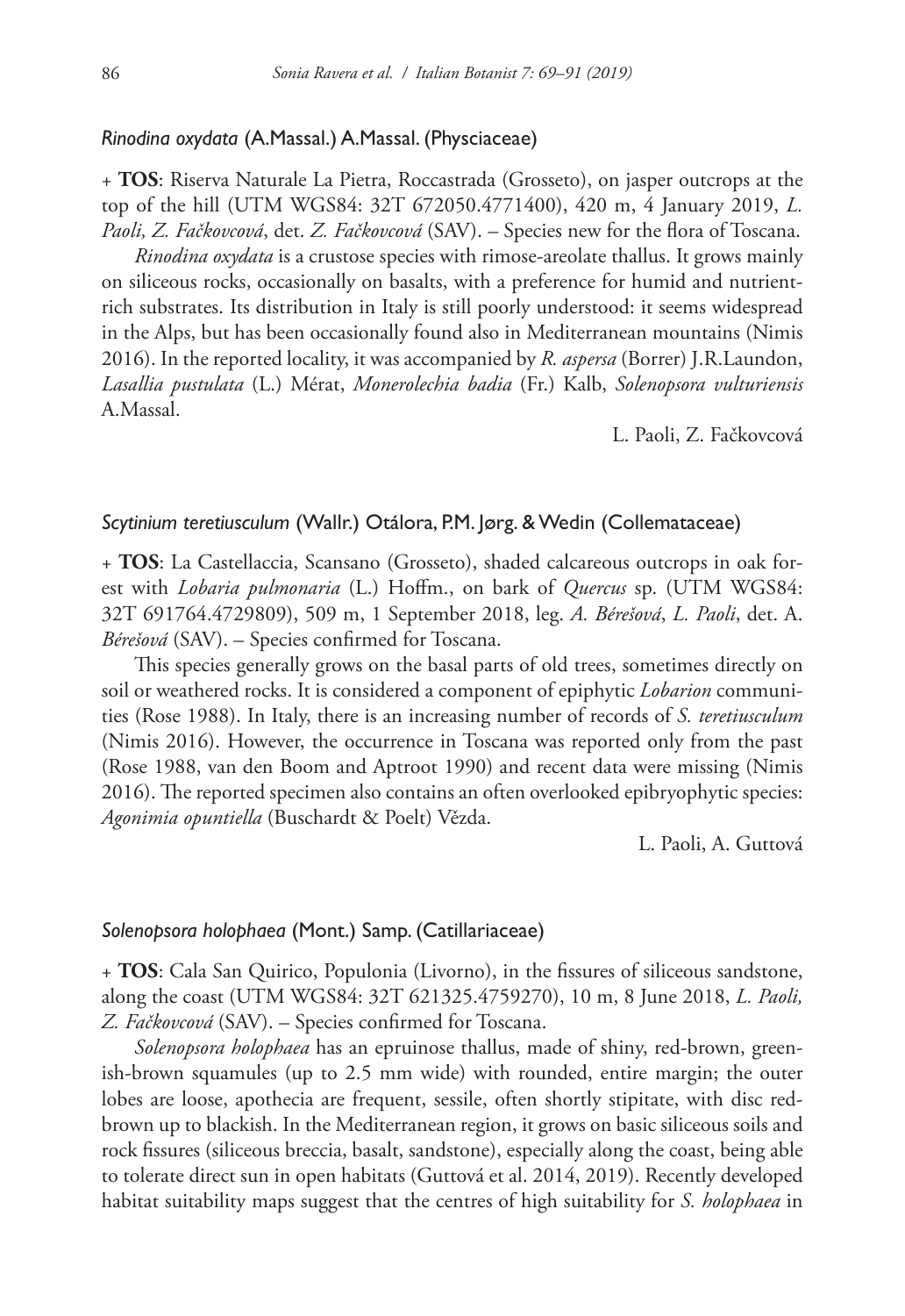Italy are related to lower altitudes along the Tyrrhenian coastline, Sardegna, Sicilia, and the extreme south of Puglia (Guttová et al. 2019). Apart from Capraia island (Nimis et al. 1990), this is the only recent record in Toscana.

L. Paoli, Z. Fačkovcová

## **Acknowledgements**

Giuseppina Barberis, Davide Dagnino and Claudia Turcato wish to thank Nadia Abdelahad for the support in *Chara* identification and in bibliographic research. Filippo Prosser wishes to thank Jan Kučera, specialist of the genus *Didymodon*, who confirmed the identification of *Didymodon umbrosus*, and Michele Aleffi for providing important information.

# **References**

- Aleffi M, Tacchi R, Cortini Pedrotti C (2008) Check-list of the Hornworts, Liverworts and Mosses of Italy. Bocconea 22: 1–255.
- Arup U (2006) A new taxonomy of the *Caloplaca citrina* group in the Nordic countries, except Iceland. The Lichenologist 38: 1–20.<https://doi.org/10.1017/S0024282905005402>
- Arup U, Søchting U, Frödén P (2013) A new taxonomy of the family Teloschistaceae. Nordic Journal of Botany 31: 16–83. <https://doi.org/10.1111/j.1756-1051.2013.00062.x>
- Barsali E (1906) Aggiunte alla Micologia Pisana. Quarta nota. Nuovo Giornale Botanico Italiano n.s., 13: 97.
- Bazzichelli G, Abdelahad N (2009) Alghe d'acqua dolce d'Italia. Flora analitica delle Caroficee. Università degli Studi di Roma La Sapienza – Ministero dell'Ambiente e della Tutela del Territorio e del Mare, Roma. 73 pp.
- Benesperi R, Giordani P (2012) Indicazione per l'identificazione delle specie appartenenti al genere *Peltigera*. Notiziario della Società Lichenologica Italiana 25: 71–76.
- Bolpagni R, Bettoni E, Bonomi F, Bresciani M, Caraffini K, Costaraoss S, Giacomazzi F, Monauni C, Montanari P, Mosconi MC, Oggioni A, Pellegrini G, Zampieri C (2013) Charophytes of Garda lake (Northern Italy): a preliminary assessment of diversity and distribution. Journal of limnology 72: 388–393. <https://doi.org/10.4081/jlimnol.2013.e31>
- Casas de Puig C (1970) Notulae briologicae III. *Trichostomopsis umbrosa* (C.Müll) H.Robinsons en la ciudad de Barcelona. Acta Phytotaxonomica Barcinonensia 6: 16–22.
- Cecchi G (1942) Un caso di ruggine del pero. Rivista della Società Toscana di Orticultura 27: 24–26.
- Coassini Lokar L, Nimis PL, Ciconi G (1986) Chemistry and chorology of the *Cladonia chlorophaea-pyxidata* complex (Lichenes, Cladoniaceae) in Italy. Webbia 39: 259–273. [https://](https://doi.org/10.1080/00837792.1986.10670373) [doi.org/10.1080/00837792.1986.10670373](https://doi.org/10.1080/00837792.1986.10670373)
- Cortini Pedrotti C (2001) Flora dei muschi d'Italia, I parte. Antonio Delfino Editore. Sassari. 832 pp.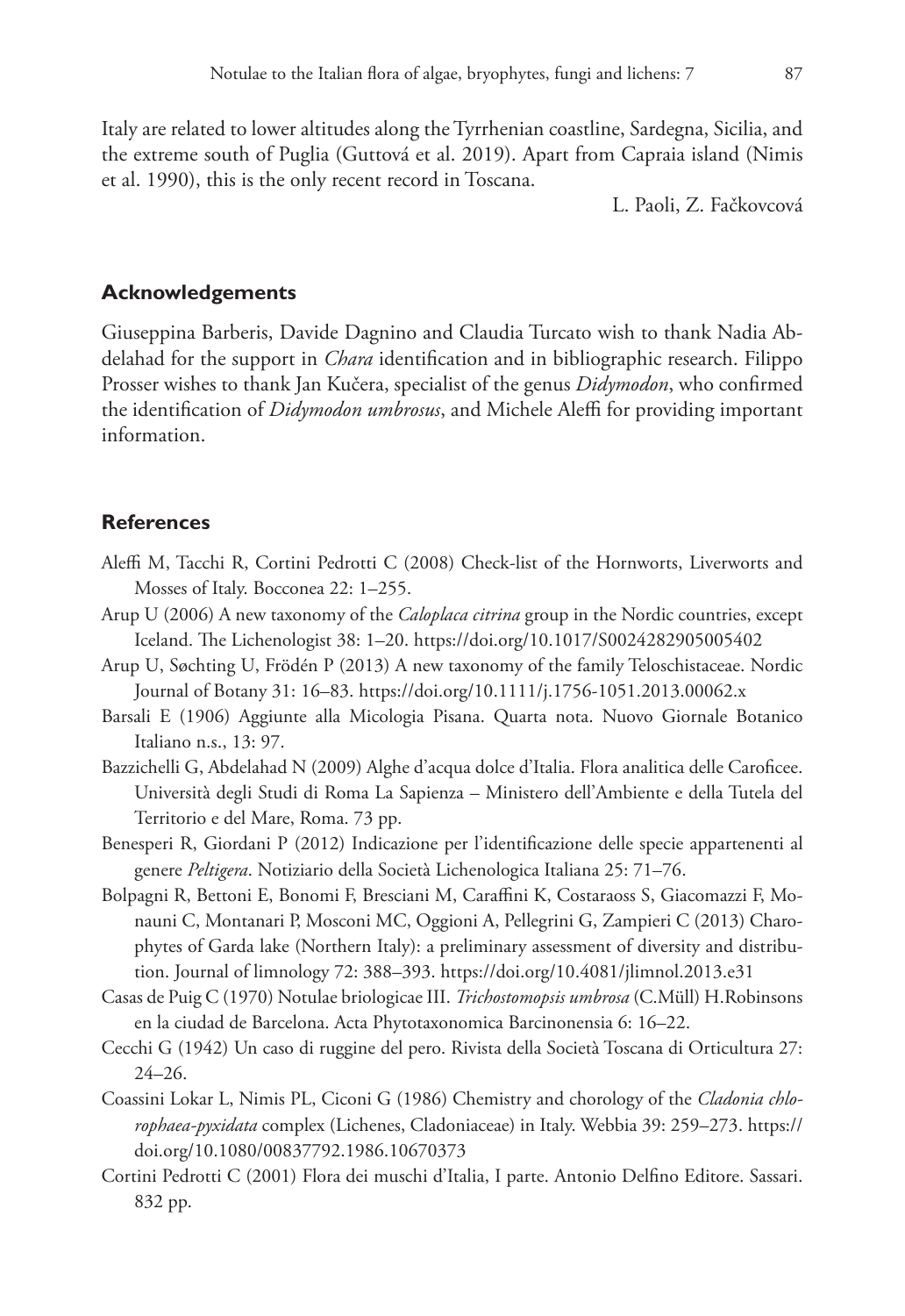- Cortini Pedrotti C (2006) Flora dei muschi d'Italia, II parte. Antonio Delfino Editore. Sassari. 432 pp.
- Czarnota P, Guttová A, Halda JP, Kukwa M, Liška J, Palice Z, Peksa O, Svoboda D, Vondrák J (2006) Lišajníky zaznamenané počas 13. jarného stretnutia Bryologicko-lichenologickej Sekcie ČBS na exkurzii v Tematínskych vrchoch (Považský Inovec, Slovensko) [Lichens recorded during the 13<sup>th</sup> Spring Meeting of the Bryological and Lichenological Section CBS, on an excursion to the Tematínske vrchy hills (Považský Inovec Mts., Slovakia)]. Bryonora 38: 26–39.
- Dalla Torre KW, Sarnthein L (1904) Die Moose (Bryophyta) von Tirol, Vorarlberg und Liechtenstein. Flora der Gefürsteten Grafschaft von Tirol, des Landes Vorarlberg und des Fürstenthumes Liechtenstein. Band V. Wagnersche Universitäts-Buchhandlung, Innsbruck. 671 pp.
- Dalla Torre KW, Sarnthein L (1904) Die Moose (Bryophyta) von Tirol, Vorarlberg und Liechtenstein. Flora der Gefürsteten Grafschaft von Tirol, des Landes Vorarlberg und des Fürstenthumes Liechtenstein. Band V. Wagnersche Universitäts-Buchhandlung, Innsbruck. 671 pp.
- Dierßen K (2001) Distribution, ecological amplitude and phytosociological characterization of European bryophytes. Bryophytorum Bibliotheca 56: 1–289.
- Ferrarini E, Marchetti D (1983) *Hymenophyllum tunbrigense* (L.) Sm. sulle Alpi Apuane. Bollettino del Museo di Storia Naturale del Lunigiano 3: 5–26.
- Frahm J-P (2006) Notulae Bryologicae Rhenanae 2: Ein dritter Nachweis von *Trichostomopsis umbrosus* (C.Müll.) Robins. in Deutschland. Archive for Bryology 7: 1–4.
- Gheza G, Nascimbene J, Mayrhofer H, Barcella M, Assini S (2018) Two *Cladonia* species new to Italy from dry habitats in the Po Plain. Herzogia 31: 293–303. [https://doi.](https://doi.org/10.13158/099.031.0112) [org/10.13158/099.031.0112](https://doi.org/10.13158/099.031.0112)
- Goffinet B, Miadlikowska J, Goward T (2003) Phylogenetic inferences based on nrDNA sequences support five morphospecies within the *Peltigera didactyla* complex (Lichenized Ascomycota). The Bryologist 106: 349–364. <https://doi.org/10.1639/01>
- Goward T, Goffinet B, Vitikainen O (1995) Synopsis of the genus *Peltigera* (lichenized Ascomycetes) in British Columbia, with a key to the North American species. Canadian Journal of Botany 73: 91–111. <https://doi.org/10.1139/b95-012>
- Gueli L, Dia MG, Lo Giudice (2001) New or interesting records for the Sicilian moss flora. Flora Mediterranea 11: 5–10.
- Guttová A, Fačkovcová Z, Martellos S, Paoli L, Munzi S, Pittao E, Ongaro S (2019) Ecological specialization of lichen congeners with a strong link to Mediterranean-type climate: a case study of the genus *Solenopsora* in the Apennine peninsula. The Lichenologist 51: 75–88. <https://doi.org/10.1017/S0024282918000543>
- Guttová A, Zozomová-Lihová J, Timdal E, Kučera J, Slovák M, Piknová K, Paoli L (2014) First insights into genetic diversity and relationships of European taxa of the genus *Solenopsora* (Catillariaceae, Ascomycota) with implications on their delimitation. Botanical Journal of the Linnean Society 176: 203–223.

Hammer S (1992) Process and Pattern in *Cladonia subcervicornis*. The Lichenologist 30: 567–576.

Hawksworth DL (1981) *Lichenothelia*, a new genus from the *Microthelia aterrima* group. The Lichenologist 13: 141–152. <https://doi.org/10.1017/S0024282981000182>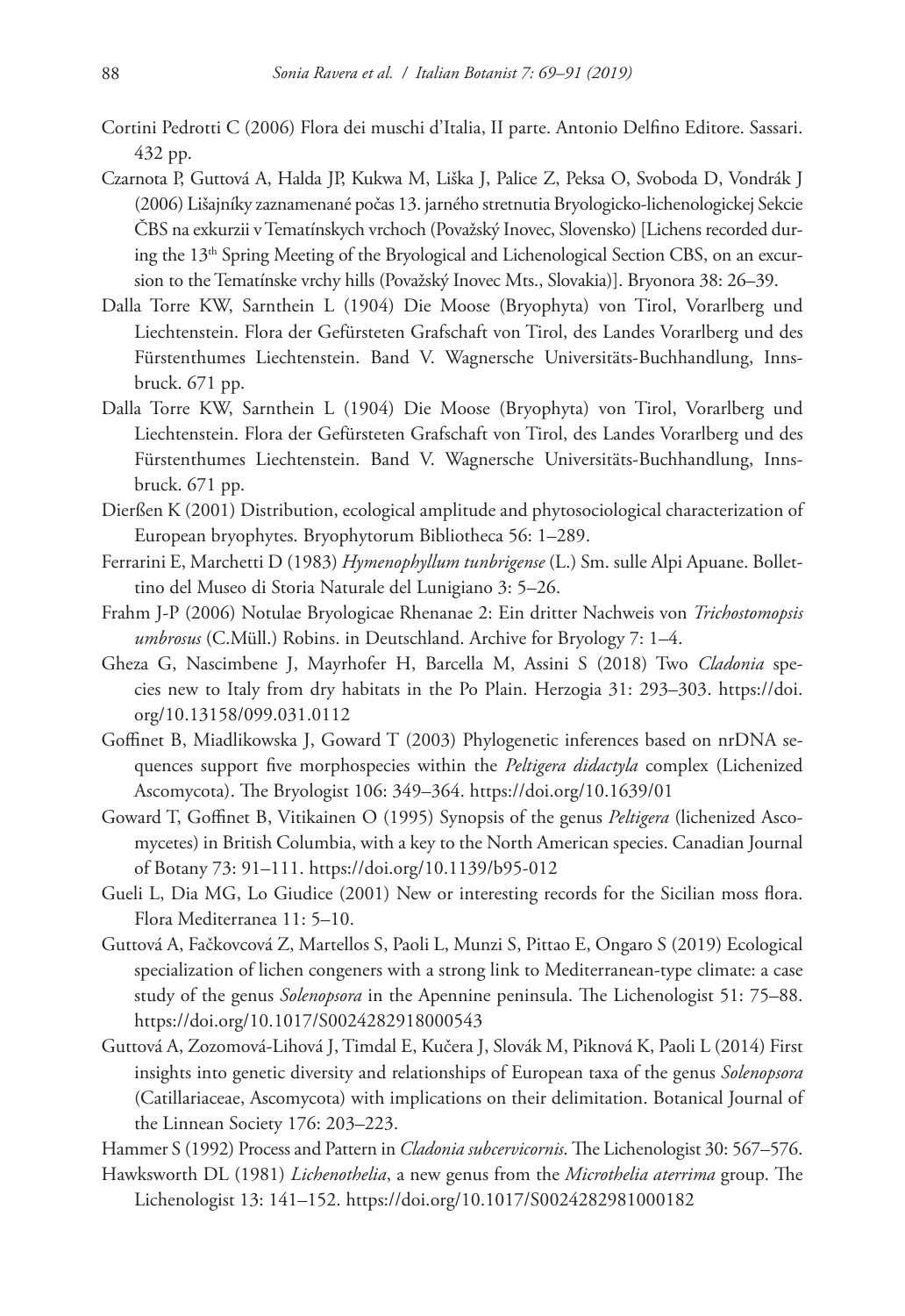- Helfer S (2005) Overview of the rust fungi (*Uredinales*) occurring on Rosaceae in Europe. Nova Hedwigia 81: 325–370.<https://doi.org/10.1127/0029-5035/2005/0081-0325>
- Henssen A (1987) *Lichenothelia*, a genus of microfungi on rocks. Bibliotheca Lichenologica 25: 257–293.
- Hodgetts NG (2015) Checklist and country status of European bryophytes towards a new Red List for Europe. Irish Wildlife Manuals, No. 84. National Parks and Wildlife Service, Department of Arts, Heritage and the Gaeltacht. Ireland. 130 pp.
- Horst RK (2013) Rusts. In: Horst RK (Ed.) Westcott's Plant Disease Handbook Springer Netherlands, 341–362. [https://doi.org/10.1007/978-94-007-2141-8\\_42](https://doi.org/10.1007/978-94-007-2141-8_42)
- James PW (2009) *Cladonia* P.Browne (1756). In: Smith CW, Aptroot A, Coppins BJ, Fletcher A, Gilbert OL, James PW, Wolseley PA (Eds) The Lichens of Great Britain and Ireland. The British Lichen Society, Department of Botany, The Natural History Museum, Cromwell Road, London. 1046 pp.
- Justo A, Malysheva E, Bulyonkova T, Vellinga EC, Cobian G, Nguyen N, Minnis AM, Hibbett DS (2014). Molecular phylogeny and phylogeography of Holarctic species of *Pluteus* section *Pluteus* (Agaricales: Pluteaceae), with description of twelve new species. Phytotaxa 180: 1−85.<https://doi.org/10.11646/phytotaxa.180.1.1>
- Kocourková J, Knudsen K (2011) Lichenological notes 2: *Lichenothelia convexa*, a poorly known rock-inhabiting and lichenicolous fungus. Mycotaxon 115: 345–351. [https://doi.](https://doi.org/10.5248/115.345) [org/10.5248/115.345](https://doi.org/10.5248/115.345)
- Krause W (1997) Charales (Charophyceae). Süsswasserflora von Mitteleuropa, Band 18. Gustav Fischer. Jena. 202 pp.
- Lockhart N, Hodgetts N, Holyoak D (2012) Rare and threatened bryophytes of Ireland. Holywood: National Museums Northern Ireland. 656 pp.
- Miadlikowska J, Lutzoni F (2000) Phylogenetic revision of the genus *Peltigera* (Lichenforming Ascomycota) based on morphological, chemical, and large subunit nuclear ribosomal DNA data. Internationa Journal of Plant Sciences 161: 925–958. [https://doi.](https://doi.org/10.1086/317568) [org/10.1086/317568](https://doi.org/10.1086/317568)
- Mouronval JB, Baudouin S, Borel N, Soulié-Märsche I, Klesczewski M, Grillas P (2015) Guide des characées de France méditerranéenne. ONCFS, Office National de la Chasse et de la Faune Sauvage. 214 pp.
- Muggia L, Kocourkova J, Knudsen K (2015) Disentangling the complex of *Lichenothelia* species from rock communities in the desert. Mycologia 107: 1233–1253. [https://doi.](https://doi.org/10.3852/15-021) [org/10.3852/15-021](https://doi.org/10.3852/15-021)
- Müller K (1951–1958) Die Lebermoose Europas. Eine Gesamtdarstellung der europӓischen Arten. In: Rabenhorst L (Ed.) Kriptogamen-Flora von Deutschland, Österriesh und der Schweiz, 3 Aufl., VI, 1–2 Abtlg. New York-London. 954 pp.
- Nimis PL (1992) Chiavi analitiche del genere *Caloplaca* Th.Fr. in Italia. Notiziario della Società Lichenologica Italiana 5: 9–28.
- Nimis PL (1993) The Lichens of Italy An annotated catalogue. Monografie XII. Museo Regionale di Scienze Naturali, Torino. 897 pp.
- Nimis PL (2016) The Lichens of Italy- A second annotated catalogue. EUT Edizioni Università di Trieste, Trieste. 740 pp.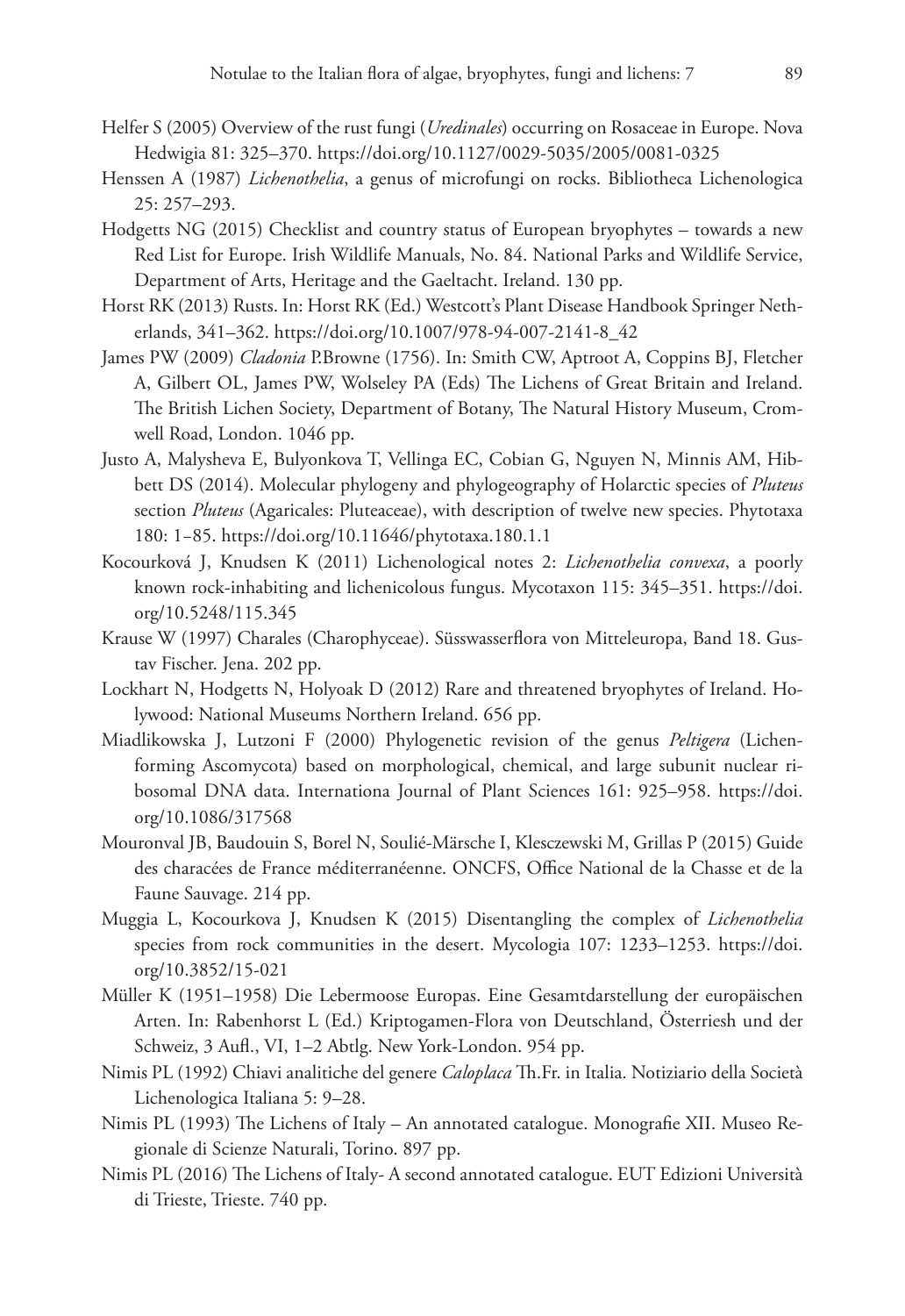- Nimis PL, Martellos S (2017) ITALIC The Information System on Italian Lichens. Version 5.0. University of Trieste, Dept. of Biology (<http://dryades.units.it/italic>)
- Nimis PL, Hafellner J, Roux C, Clerc P, Mayrhofer H, Martellos S, Bilovitz PO (2018) The lichens of the Alps – an annotated checklist. MycoKeys 31: 1–634. [https://doi.org/10.3897/](https://doi.org/10.3897/mycokeys.31.23568) [mycokeys.31.23568](https://doi.org/10.3897/mycokeys.31.23568)
- Noelli A (1905) Contribuzione allo studio dei micromiceti del Piemonte. Malpighia 19: 350.
- Passerini G (1877) Funghi parmensi enumerati dal Prof. G. Passerini. Nuovo Giornale Botanico Italiano 9: 263.
- Pino-Bodas R, Martìn MP, Burgaz AR (2010) Insight into the *Cladonia convoluta*-*C. foliacea* (Cladoniaceae, Ascomycota) complex and related species, revealed through morphological, biochemical and phylogenetic analyses. Systematics and Biodiversity 8: 575–586. [https://](https://doi.org/10.1080/14772000.2010.532834) [doi.org/10.1080/14772000.2010.532834](https://doi.org/10.1080/14772000.2010.532834)
- Pino-Bodas R, Ahti T, Stenroos S, Martìn MP, Burgaz AR (2012) *Cladonia conista* and *C. humilis* (Cladoniaceae) are different species. Bibliotheca Lichenologica 108: 161–176.
- Pino-Bodas R, Martìn MP, Stenroos S, Burgaz AR (2013) *Cladonia verticillata* (Cladoniaceae, Ascomycota), new record to Iberian Peninsula. Botanica Complutensis 37: 21–25.
- Poponessi S, Aleffi M, Venanzoni R (2014) *Conocephalum salebrosum* Szweykowski, Buczkowska et Odrzykoski (Conocephalaceae, Marchantiophyta), new to Italy. Cryptogamie, Bryologie 35: 223–226.<https://doi.org/10.7872/cryb.v35.iss2.2014.223>
- Powell M, Vondrák J (2011) *Caloplaca citrina* and *C. lactea* are incorrectly understood in the British Isles. British Lichen Society Bulletin 109: 25–30.
- Privitera M, Aleffi M, Bertani G, Campisi P, Carratello A, Codogno M, Cogoni A, Miserere L, Perego S, Puglisi M, Sguazzin F, Tacchi R, Zimbone A (2010) Survey of the bryophyte diversity of the Carnic Alps, including some interesting records for the Italian bryoflora. Flora Mediterranea 20: 193–209.
- Ravera S, Vizzini A, Cogoni A, Aleffi M, Assini S, Bergamo Decarli G, Bonini I, von Brackel W, Cheli F, Darmostuk V, Fačkovcová Z, Gavrylenko L, Gheza G, Guttová A, Mayrhofer H, Nascimbene J, Paoli L, Poponessi S, Potenza G, Prosser F, Puddu D, Puntillo D, Rigotti D, Sguazzin F, Tatti A, Venanzoni R (2017) Notulae to the Italian flora of algae, bryophytes, fungi and lichens: 4. Italian Botanist 4: 76–86.<https://doi.org/10.3897/ib.4.21671>
- Ros RM, Mazimpaka V, Abou-Salama U, Aleffi M, Blockeel T L, Brugués M, Cros RM, Dia MG, Dirkse GM, Draper I, El-Saadawi W, Erdag A, Ganeva A, Gabriel R, Gonzales-Mancebo JM, Granger C, Herrnstadt A, Hugonnot V, Khalil K, Kürschner H, Losada-Lima A, Luís L, Mifsus S, Privitera M, Puglisi M, Sabovlijević M, Sèrgio C, Shabbara HM, Sim-Sim M, Sotiaux A, Tacchi R, Vanderpoorten A, Wernner O (2013) Mosses of the Mediterranean, an annotated checklist. Cryptogamie, Bryologie 34: 99–283. [https://doi.](https://doi.org/10.7872/cryb.v34.iss2.2013.99) [org/10.7872/cryb.v34.iss2.2013.99](https://doi.org/10.7872/cryb.v34.iss2.2013.99)
- Rose F (1988) Phytogeographical and ecological aspects of *Lobarion* communities in Europe. Botanical Journal of the Linnean Society 96: 69–79. [https://doi.](https://doi.org/10.1111/j.1095-8339.1988.tb00628.x) [org/10.1111/j.1095-8339.1988.tb00628.x](https://doi.org/10.1111/j.1095-8339.1988.tb00628.x)
- Saccardo PA (1873) Mycologiae Venetae Specimens. Atti della Società Veneto-Trentina di Scienze Naturali 2: 127.
- Saccardo PA (1912) Sylloge Fungorum VIII, Hymenomycetae Phycomycetae. Patavii. 611 pp.